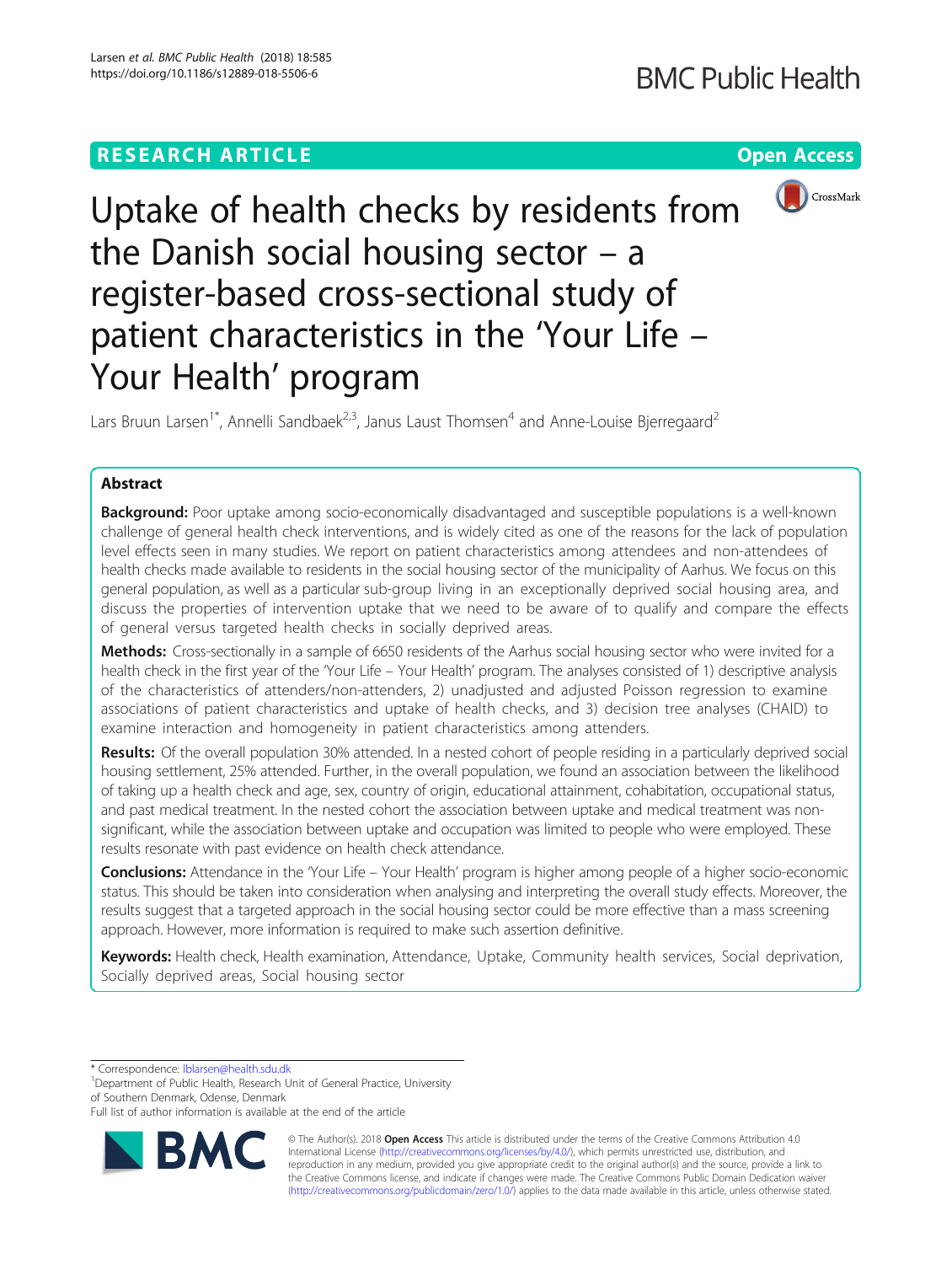# Background

Poor uptake among socio-economically disadvantaged and susceptible populations is a well-known challenge of general health check interventions, and is widely cited as one of the reasons for the lack of population level effects seen in many studies  $[1-5]$  $[1-5]$  $[1-5]$ .

Due to suboptimal care and under-diagnosing among the socio-economically disadvantaged populations targeted interventions aimed at high-risk groups may contribute to increased socio-economic equity in terms of cardiovascular morbidity and mortality [\[6](#page-13-0)].

Risk-scoring is a widely recommended approach to identify high-risk groups in the general population [\[7](#page-13-0)]. However, an evaluation of risk scores demonstrates that neglect of social deprivation as a risk factor exacerbates social inequality in health [\[8](#page-13-0)]. In the UK, the National Health Service (NHS) Health Check identifies high-risk groups based on a combination of medical health record information and an area based deprivation score, the Townsend Deprivation Index [\[9](#page-13-0), [10](#page-13-0)]. In accordance with the aforementioned evaluation of risk-scores, a recent assessment of the first 4 years of the NHS Health Check service indicates higher uptake among low socioeconomic status (SES) populations than other SES populations [[11\]](#page-13-0).

Comprehensive medical record information on social deprivation is mostly unavailable for population health purposes. An alternative to risk-scores as the one used in the UK may be to target high-risk groups by using an area-based approach alone. The potential impact of a targeted strategy aimed at socially deprived areas has been shown in a Scottish simulation study, comparing mass screening and targeted screening of residents in socially deprived areas [[12](#page-13-0)]. Under the assumption of 1) equal uptake independent of the level of deprivation and 2) a higher proportion of people at risk the higher the level of deprivation, the simulation suggest that the number needed to screen (NNS) to identify one at-risk patient were 16 using mass screening and 6 using targeted screening in socially deprived areas.

In the present study, we report on patient characteristics among attendees and non-attendees of health checks made available only to residents in the social housing sector of the municipality of Aarhus as a novel area-based approach to target health checks that can serve as an alternative to a risk-score based approach when medical information is unavailable for population health purposes. We focus on this general population, as well as a particular sub-group living in an exceptionally deprived social housing area, and discuss the properties of intervention uptake that we need to be aware of to qualify and compare the effects of general versus targeted health checks in socially deprived areas.

## Method

This study uses a cross-sectional method to look at patient characteristics in a sample of 6650 residents of the Aarhus social housing sector who were invited for a health check in the first year of the 'Your Life – Your Health' program.

The 'Your Life – Your Health' program is a three-year prevention and health promotion initiative initiated and funded by the municipality of Aarhus. The applied research aims to evaluate the real-world effects of health checks and subsequent behaviour-change interventions, and/or medical treatment among people residing in the Danish social housing sector. The Danish social housing sector is a non-profit sector comprising apartment buildings for the purpose of providing affordable and decent housing to people in need. The social housing sector population is characterised by high rates of unemployment, with many receiving social welfare. Ethnic minorities are also overrepresented in this sector (Table [1\)](#page-2-0).

# Population and sampling

A total of 19.874 citizens, born between 1943 and 1968 (45 to 70 years of age at the time of invitation), were sampled to participate in the 'Your Life – Your Health' program during three consecutive years starting from September 2014. The study population consisted of a closed cohort of 6.650 participants pre-randomized to enter the program during the first year of the three-year program. The pre-randomization sampling was based on the unique Danish Civil Registration Number system, as well as on residency in the social housing sector in the municipality of Aarhus (330.000 inhabitants) [[13\]](#page-13-0). Due to unforeseen delays in the implementation of the program, people allocated to the first year were invited for health checks from the beginning of September 2014 to the end of February 2016.

## Setting

The health checks took place at two municipal health centres: 1) a central health centre, and 2) a satellite health centre. Municipal health centres are administered and funded by the municipality and represent the principal arena for primary preventive services in the Danish health care sector. This includes lifestyle counselling and training, and secondary prevention in the form of patient education aimed at chronic disease prevention such as type-2 diabetes (T2DM), cardiovascular disease (CVD), chronic obstructive pulmonary disease (COPD), low back pain and stress. The municipal health centres are staffed by health professionals from various professions, including nurses, physiotherapists, dieticians, and occupational therapists.

The central health centre is located in the city centre of Aarhus, the second largest town in Denmark with an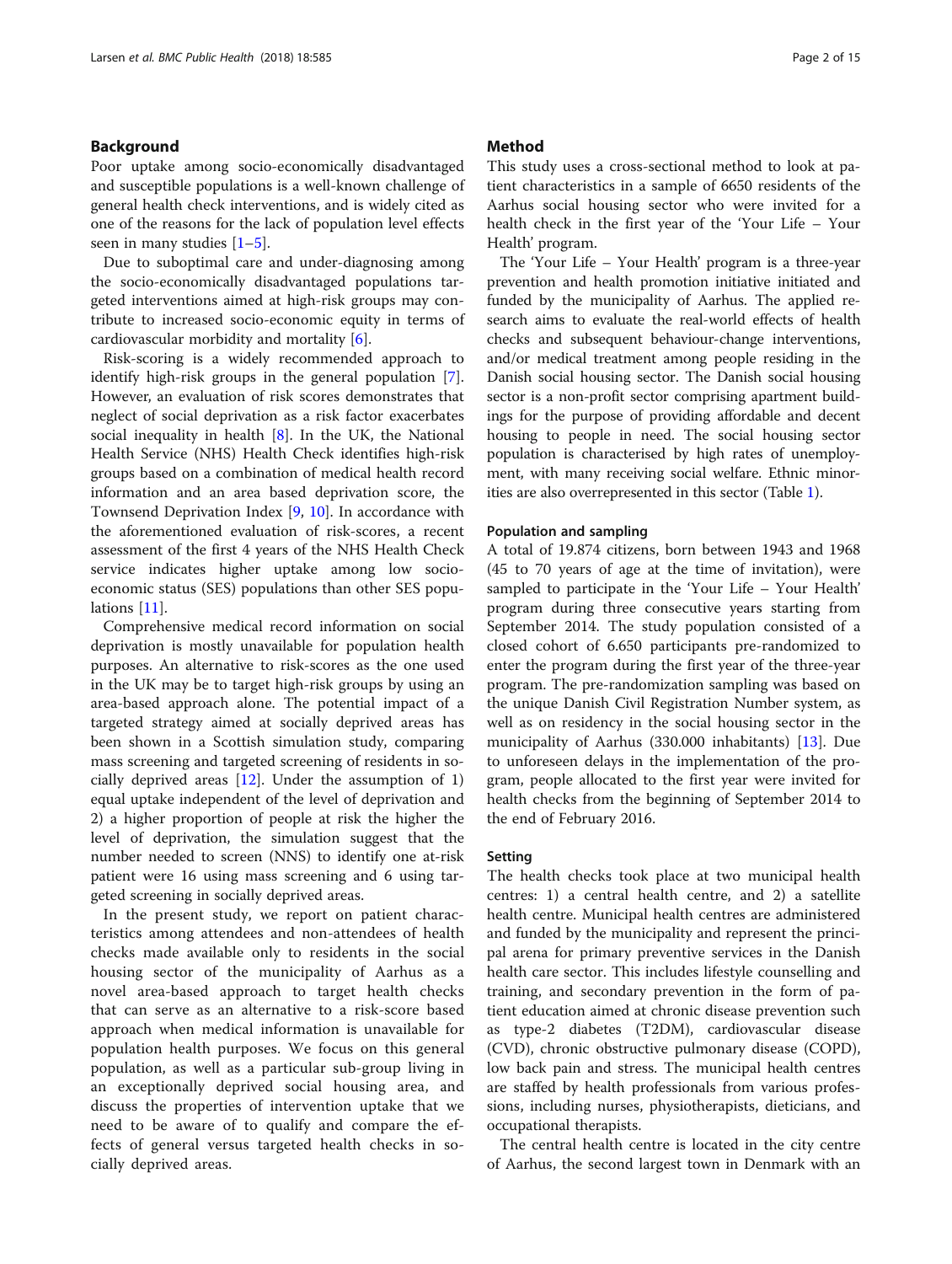| (November, 2013)                       | Municipality of Aarhus ( $N = 330.000$ ) | Social housing sector in the<br>municipality of Aarhus ( $N = 75.500$ ) | Deprived social housing<br>settlement ( $N = 6650$ ) |
|----------------------------------------|------------------------------------------|-------------------------------------------------------------------------|------------------------------------------------------|
| Unemployment rate <sup>a,b</sup>       | 17.0%                                    | 37.5%                                                                   | 52.4%                                                |
| Social welfare recipients <sup>b</sup> | 11.5%                                    | 27.7%                                                                   | 37.2%                                                |
| Non-western origin <sup>c</sup>        | 10.7%                                    | 30.3%                                                                   | 79.7%                                                |

<span id="page-2-0"></span>Table 1 Socio-demographic profile of the population in the Municipality of Aarhus, the social housing sector in the municipality and in the socially deprived settlement of the satellite health centre (Information retrieved from the social registry of the Municipality of Aarhus)

<sup>a</sup>Includes students

<sup>b</sup>age 18 to 64

<sup>c</sup>Total population

inner urban city population of approx. 270.000 people. The satellite health centre is located in a socially deprived area in the city of Aarhus with a total population of 6650 people (Table 1). All participants  $(N = 1407)$ who were invited to a health check at the satellite health centre resided in this particular socially deprived area. A few of these participants  $(N = 7)$ , however, were examined at the central health centre due to patient delay between the invitation and the examination. All other participants were invited to a health check at the central health centre  $(N = 5243)$ .

## Invitation

Invitations were sent out by mail to the participants on a random and on-going basis during the period from the beginning of September 2014 to the end of February 2016. The invitations included an information leaflet and a pre-booked date and time for the health check. The original Danish invitation was translated into English, Arabic, Turkish, and Somali, while the information leaflet was in Danish only.

The pre-booked date and time had to be confirmed by the invited person by text message, telephone, or on the project homepage within 7 days of receiving the invitation. Pre-booked appointments could be postponed (e.g. in case of pregnancy, planned surgery, illness, or if having had a recent health check at the general practitioner). People who did not respond to the invitation were sent a reminder 3 weeks after the initial invitation. No further action was taken to contact non-responders.

# Intervention

# Self-reported questionnaire on health and health behavior

Prior to the health check, citizens were kindly asked to visit the project homepage and fill in a questionnaire on self-reported health (SF-12) and health behavior (physical activity, smoking, alcohol consumption, and diet). They were also asked to provide consent for their information to be used for research purposes related to the project, and to have the results from the questionnaire and health check forwarded to the their general practitioner (GP). The information from the questionnaire

was readily available to the municipal health professional undertaking the health check and counselling.

The questionnaire and the consent form were only available in Danish. If the person did not speak or understand Danish she could fill in the questionnaire at the health centre with the help of the health professional undertaking the health check.

# Health check

The health check consisted of a health counselling session and an examination, and lasted an average of 1 h. The time was equally spent for counselling and examination. The examination included measurements of blood pressure, HbA1c, cholesterols, and lipid levels, in addition to weight, height, and waist circumference. Furthermore, measures of fitness level and maximal oxygen consumption (based on a bike exercise test) were obtained. The native language of the health professionals performing the counselling and examination was Danish. Interpreters were not available, if needed the patient could bring a friend or family member.

At the end of the health check, the patient was given a written feedback report, summarizing the results from the questionnaire and the examination.

## Data analysis

Data from the entire cohort as well as data exclusively from the socially deprived area were analysed. No statistical inferences were made between the two cohorts. The analyses consisted of 1) descriptive analysis of the characteristics of attenders/non-attenders, 2) unadjusted and adjusted Poisson regression to examine associations of patient characteristics and uptake of health checks, and 3) decision tree analyses (CHAID) to examine interaction and homogeneity in patient characteristics among attenders [\[14](#page-13-0)].

# Inclusion and exclusion criteria

Participants who fulfilled the following criteria were excluded from the analyses: Persons who had died before the scheduled health check, and persons who had moved from the municipality of Aarhus before the health check.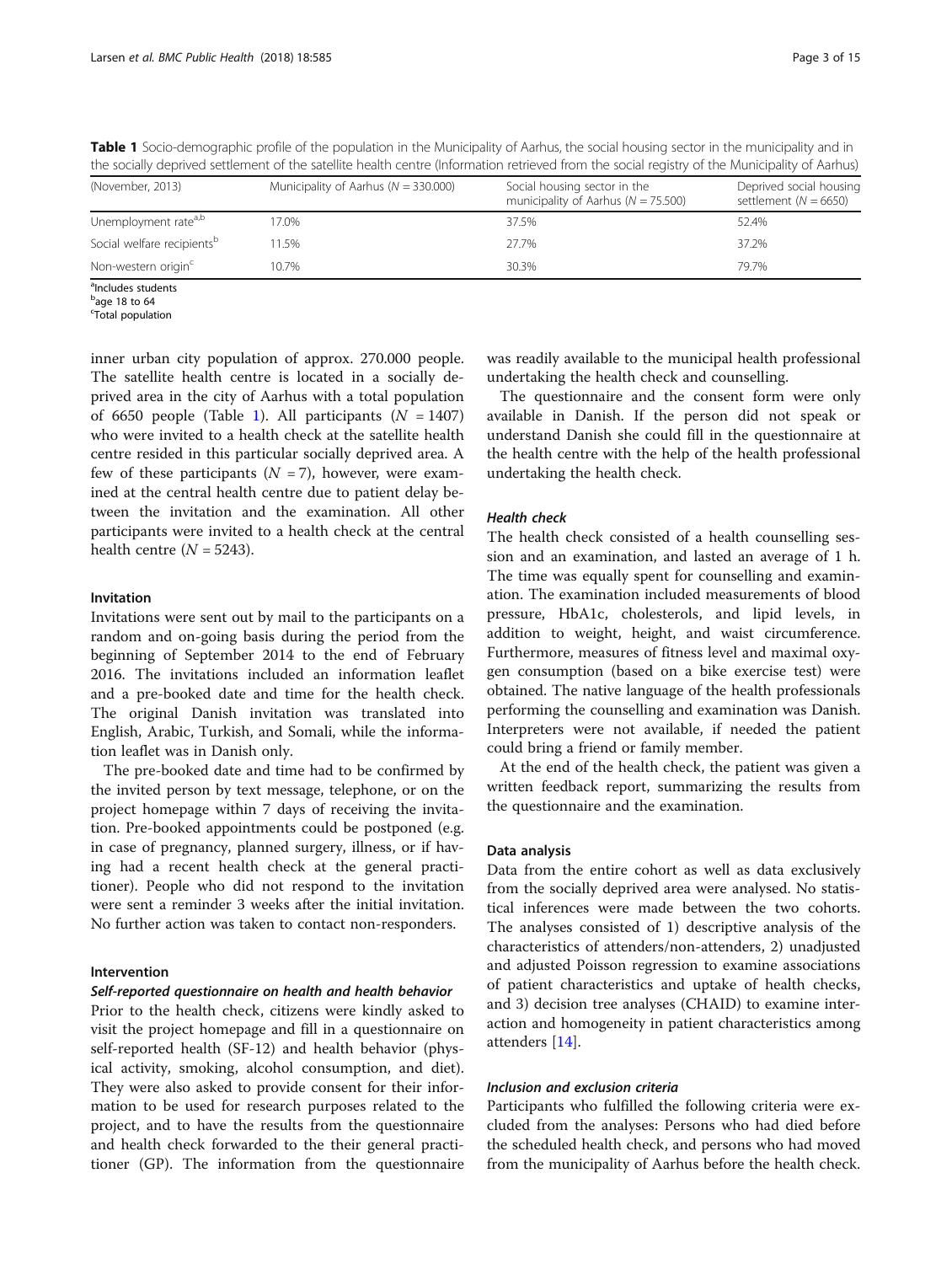The only inclusion criterion of the nested cohort of residents from the socially deprived settlement was residency in the settlement at the time of invitation.

# Causal model

A causal direct acyclic graph (DAG) model was developed to guide the adjustments for confounders in the Poisson regression models. We used guidelines from [www.dagitty.net](http://www.dagitty.net) to inform the statistical analysis of the association between patient characteristics and uptake of health checks [[15](#page-13-0)]. With attendance to health checks as the outcome variable we built the DAG model on the current evidence on the determinants of attendance to health checks and the model of health care use, proposed by Andersen  $[16]$  $[16]$ . The model states that the use of health care is determined by environmental factors surrounding the health care sector, the characteristics of the health care system, and the expected outcome of using health services. Also of relevance are the predisposing characteristics of the patient, enabling factors in his/her environment, as well as the patient's general need for health care, and his/her health behavior.

The DAG is included in Additional file [1](#page-12-0) as well as a review of the current evidence base on the determinants of attending health checks.

## Variables

Outcome variable Health check attendance was used as the main outcome variable. It was specified in terms of attenders (people who attended the health check) and non-attenders (people who did not attend the health check).

Exposure variables Exposure variables included patient characteristics identified in the DAG as determinants of uptake of health checks, as well as age, sex, country of origin, education, occupation, income, medical treatment, frequent attendance at GP, preventive consultations at GP, partner in project. All variables except for partner in project were retrieved from Statistics Denmark and the Danish Health Data Authority, and linked with variables from the 'Your Life – Your Health' program using the unique Danish civil registration number [[17](#page-13-0)–[22](#page-13-0)].

Age was defined as age at date of invitation and categorized in five-year age intervals. Date of invitation was missing for 363 people. Missing values were assigned the age of the person at the first of June 2015 as this date is the median date in the study period. No other assignments were made.

Educational level was defined as the highest degree of formal education completed by the first of October 2014. Educational level was classified according to the UNESCO categories and categorized into three groups: ≤10 years of education, 11–15 years of education, and > 15 years of education [\[23](#page-13-0)].

Occupation was defined as the occupational status ultimo November 2013. Occupation was categorized into five groups: being employed, self-employed, unemployed/on benefits, social welfare recipients or other. Unemployment benefits are for people who have been unemployed for less than 2 years and who are member of a voluntary unemployment benefit fund. Social welfare recipients are for unemployed people who are not member of an unemployment benefit fund or have been unemployed for more than 2 years. Basic social welfare represents 60% of the value of basic unemployment benefits. Others include, amongst others, a non-working person from a family that rely on one income only.

OECD-adjusted income level was defined by the household's mean annual net income for the period 2011–2013, and adjusting this figure for family size, where the first adult would count for one, other adults and children above 14 years of age would count for 0.5, and children below 14 years of age would count for 0.3 [[24\]](#page-13-0). In the absence of national poverty levels family's available income was categorized into quartiles; Low (below 50% of median), middle-low, middle-high and high (50% above median).

Cohabitation data was retrieved from Statistics Denmark for the year 2015 and categorized in terms of cohabiting or single. Cohabitation was defined as two adults residing at the same address and who were either married, in a registered partnership, living together with at least one common child, or were born within 15 years of one another.

Information about participants' country of origin was retrieved from Statistics Denmark for the year 2014 in order to reduce the amount of missing data due to people moving out of the specified social housing area. Country of origin was further categorized into three groups: western immigrants (person emigrated from a western country), non-western immigrants (person emigrated from a non-western country), or Danish (rest of the population).

We used participant's use of particular prescription medication as an indicator of received medical treatment. Specifically, participants were categorised as receiving, or as having received medical treatment if they had been prescribed drugs included in the Anatomical Therapeutic Chemical (ATC) Classification System codes of C0 (cardiovascular system), A10 (drugs used in diabetes), R03 (drugs for obstructive airways diseases), N05A (antipsychotics), N05B (anxiolytics) and N06A (antidepressants) from Danish pharmacies during the period of January 2012 through to end of August 2014. Medical treatment was coded as a binary yes/no variable.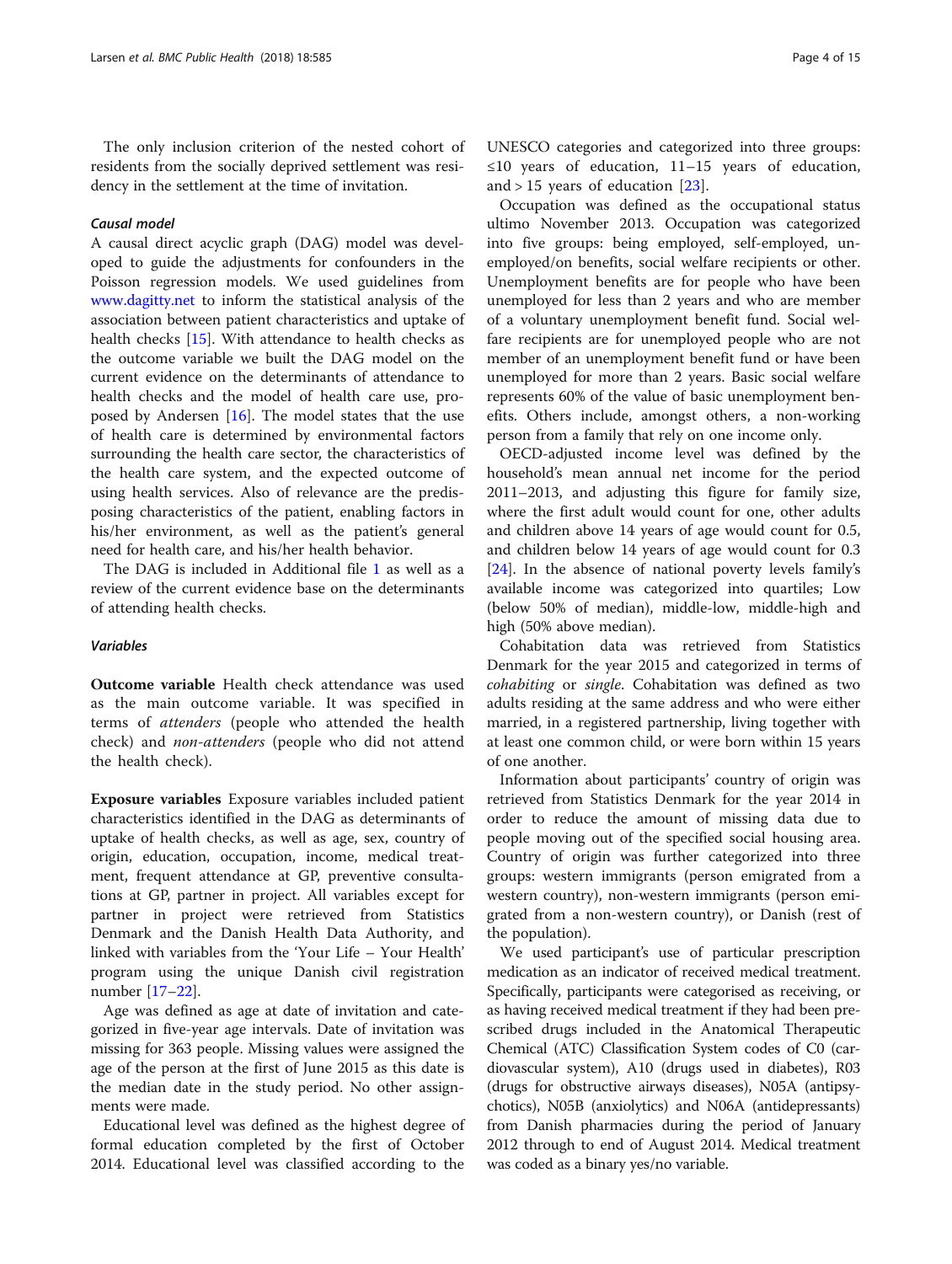The frequency with which participants saw their GP was determined by the mean number of kept face-toface appointments (administrative code 0101) and telephone consultations (administrative code 0201) with the GP during daytime hours between 2011 and 2013. Attenders were categorized as frequent attenders and others, where the former category represented the top 10% of people who were in touch with their GP the most [[25,](#page-13-0) [26\]](#page-13-0).

Participants, who had attended preventive consultations (administrative code 0120) at the GP during daytime hours in the two consecutive calendar years 2012 and 2013, were coded as a binary yes/no variable. The administrative code for preventive consultations includes counselling on both primary and secondary prevention and is thus used for both people at risk and people already in treatment.

Partner in project describes whether your partner, if cohabiting, attended a health check or not. Partner in project is categorised as a Yes/No and was derived from project data.

## Confounding variables

A neighbourhood social deprivation score was calculated from a score developed by Bender et al. to examine the association between neighbourhood social deprivation and participation in general health checks [\[27\]](#page-13-0). The score is based on the proportion of people with basic education, rates of unemployment, and the proportion of people in the lowest income quartile in Denmark and categorized into quartiles high/middle high/middle low/ low neighbourhood social deprivation. Information for the score was retrieved from the nationwide Danish social registries on health and social issues for all census districts in Denmark. In this way we could generate accurate local deprivation scores that reflect the relative social deprivation of the individual census districts in the municipality of Aarhus and nationally [[17](#page-13-0)].

## Statistical analysis

Characteristics of attenders and non-attenders are presented and compared using the chi-square test for comparison of proportions. Associations are presented as crude estimates for all exposure variables as well as estimates adjusted for age and sex and multivariable analyses minimally adjusted according to the DAG causal model. All estimates were 372 analysed using Poisson regression. For interpretative purposes Poisson regression and incidence rate ratios (IRR) was chosen over logistic regression and odds ratios (OR). The dependent variable attendance is hence understood as a continuous variable with counts being 0 or 1.

The Poisson regression was performed with robust error variance and presented with p-values and 95% confidence intervals (CI) of the IRR. Estimates are presented for the entire cohort of residents of the social housing sector, and for the nested cohort of residents of the socially deprived settlement.

A chi-squared automatic interaction detection (CHAID) decision tree analysis was performed to detect interaction between exposure variables, and to divide data into more homogenous groups [\[14\]](#page-13-0). The CHAID analysis groups variables into mutually exclusive subsets based on homogeneity through a series of chi-square tests. The grouping eventually ends up in a hierarchical order of optimal splits of nodes with the most explanatory exposure variable ranked at the top of the hierarchy. Patient characteristics and neighbourhood deprivation were used as categorical input for the CHAID analysis. The CHAID analysis was run with parent nodes defined at a minimum of 200 persons, child nodes defined at a minimum of 20 persons, and significance ( $\alpha_{\text{merge}}$ ,  $\alpha_{\text{split}}$ , and *P*-value) set at ≤0.05.

Statistical analyses were performed using Stata14.

## Results

The study population consisted of 6650 persons. As one person died before the health check the statistical analyses were performed with  $N = 6649$  persons. The attendance rate was 30% in the entire cohort and 25% in the nested cohort (Table [2](#page-5-0)). People with non-Danish origin constituted 30% of the entire cohort and originating from 92 countries, and 57% of the nested cohort originating from 53 countries. Social welfare recipients represented 53 and 63% of the overall and the nested cohorts, respectively. About half lived alone and 60% received medical treatment. In the nested cohort 37% had less than 10 years of formal education while 51% belonged to the lowest income quartile.

# Uptake in the entire cohort

Uptake in the entire cohort increased with age, was higher among women and people of Danish or western origin compared to people of non-western origin (Table [3\)](#page-7-0). Adjusted estimates showed an association between uptake and increasing educational level, occupational status, cohabiting and not receiving medical treatment. Income, frequency of attendance at the GP, being registered with a preventive consultation at the GP, or whether your partner had also been invited to participate showed no impact on uptake (Table [3\)](#page-7-0).

The CHAID analysis of the entire cohort shows that education was the strongest predictor of attendance followed by age, and occupational status (Fig. [1](#page-8-0)). The CHAID also indicate large differences in the absolute uptake. A mere 19% of people with less than 10 years of education, who live in neighbourhoods with high deprivation, and who are not employed attended the health checks. By contrast, the uptake was as high as 52% among people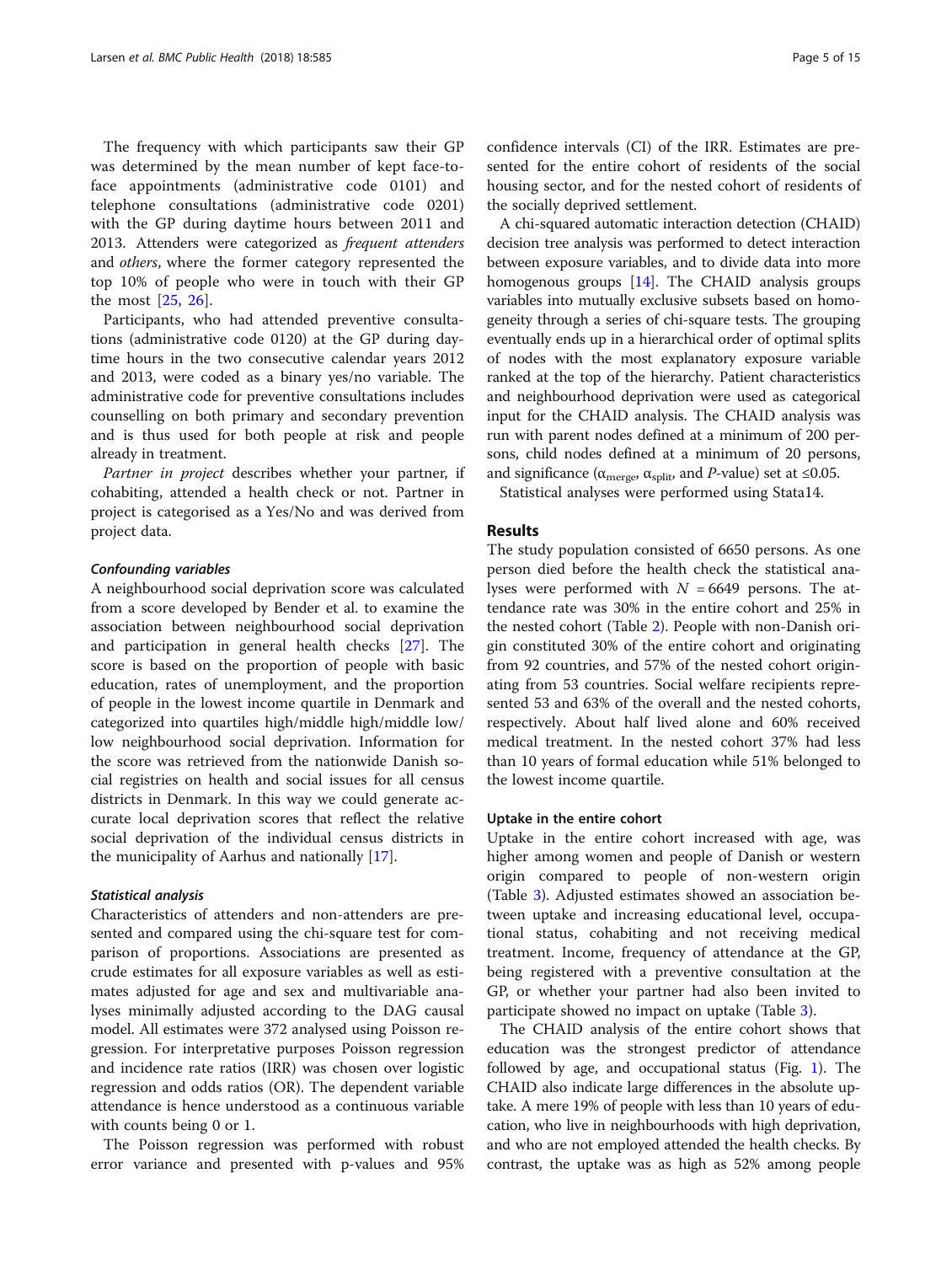|                             | Entire cohort |                                 |             |            | Nested cohort |                           |            |            |  |
|-----------------------------|---------------|---------------------------------|-------------|------------|---------------|---------------------------|------------|------------|--|
|                             |               | Attendance Non-attendance Total |             | Missings   |               | Attendance Non-attendance | Total      | Missings   |  |
| $n$ (pct)                   | 1958 (29.5)   | 4691 (70.6)                     | 6649 (100)  | 0/6649     | 355 (25.2)    | 1052 (74.8)               | 1407 (100) | 0/1407     |  |
| Age at first invitation     |               |                                 |             | 0/6649     |               |                           |            | 0/1407     |  |
| $-49$                       | 332 (17.0)    | 1039 (22.2)                     | 1371 (20.6) |            | 60 (16.9)     | 268 (25.5)                | 328 (23.3) |            |  |
| $50 - 54$                   | 442 (22.6)    | 1065 (22.7)                     | 1507 (22.7) |            | 90 (25.4)     | 237 (22.5)                | 327 (23.2) |            |  |
| $55 - 59$                   | 413 (21.1)    | 963 (20.5)                      | 1376 (20.7) |            | 71 (20.0)     | 200 (19.0)                | 271 (19.3) |            |  |
| $60 - 64$                   | 367 (18.7)    | 766 (16.3)                      | 1133 (17.0) |            | 62 (17.5)     | 169(16.1)                 | 231 (16.4) |            |  |
| $65+$                       | 404 (20.6)    | 858 (18.3)                      | 1262 (19.0) |            | 72 (20.3)     | 178 (16.9)                | 250 (17.8) |            |  |
| Sex                         |               |                                 |             | 0/6649     |               |                           |            | 0/1407     |  |
| Female                      | 1107 (56.5)   | 2397 (51.1)                     | 3504 (52.7) |            | 195 (54.9)    | 466 (44.3)                | 661 (47.0) |            |  |
| Male                        | 851 (43.5)    | 2294 (48.9)                     | 3145 (51.9) |            | 160(45.1)     | 586 (55.7)                | 746 (53.0) |            |  |
| Education (years)           |               |                                 |             | 432 / 6649 |               |                           |            | 180 / 1407 |  |
| $\leq$ = 10                 | 479 (25.8)    | 1575 (36.1)                     | 2054 (33.0) |            | 89 (28.2)     | 361 (39.6)                | 450 (36.7) |            |  |
| $10 - 15$                   | 832 (44.8)    | 1822 (41.8)                     | 2654 (42.7) |            | 140 (44.3)    | 371 (40.7)                | 511 (41.7) |            |  |
| >15                         | 547 (29.4)    | 962 (22.1)                      | 1509 (24.3) |            | 87 (27.5)     | 179 (19.7)                | 266 (21.7) |            |  |
| Income (1000 dkk)           |               |                                 |             | 6/6649     |               |                           |            | 3 / 1407   |  |
| Low quartile (0-)           | 581 (29.7)    | 1734 (37.0)                     | 2315 (34.9) |            | 157 (44.2)    | 556 (53.0)                | 713 (50.8) |            |  |
| Middle low quartile (161-)  | 756 (38.6)    | 1836 (39.2)                     | 2592 (39.0) |            | 108 (30.4)    | 355 (33.8)                | 463 (33.0) |            |  |
| Middle high quartile (216-) | 437 (22.3)    | 815 (17.4)                      | 1252 (18.9) |            | 68 (19.2)     | 116(11.1)                 | 184 (13.1) |            |  |
| High quartile (283-)        | 184 (9.40)    | 300 (6.40)                      | 484 (7.29)  |            | 22 (6.20)     | 22 (2.10)                 | 44 (3.13)  |            |  |
| Occupational status         |               |                                 |             | 5/6649     |               |                           |            | 3/1407     |  |
| Employed                    | 870 (44.4)    | 1616 (34.5)                     | 2486 (37.4) |            | 133 (37.5)    | 251 (23.9)                | 384 (27.4) |            |  |
| Self-employed               | 43 (2.20)     | 78 (1.66)                       | 121 (1.82)  |            | 6(1.69)       | 22 (2.10)                 | 28 (2.00)  |            |  |
| Unemployed/benefits         | 84 (4.29)     | 191 (4.08)                      | 275 (4.14)  |            | 18 (5.07)     | 41 (3.91)                 | 59 (4.20)  |            |  |
| Social welfare recipients   | 898 (45.9)    | 2639 (56.3)                     | 3537 (53.2) |            | 183 (51.5)    | 701 (66.8)                | 884 (63.0) |            |  |
| Others                      | 63 (3.22)     | 162 (3.46)                      | 225 (3.39)  |            | 15 (4.23)     | 34 (3.24)                 | 49 (3.49)  |            |  |
| Country of origin           |               |                                 |             | 0/6649     |               |                           |            | 0/1407     |  |
| Denmark                     | 1429 (73.0)   | 3227 (68.8)                     | 4656 (70.0) |            | 176 (49.6)    | 430 (40.9)                | 606 (43.1) |            |  |
| Western                     | 107 (5.46)    | 185 (3.94)                      | 292 (4.39)  |            | 23 (6.48)     | 47 (4.47)                 | 70 (4.98)  |            |  |
| Non-western                 | 422 (21.6)    | 1279 (27.3)                     | 1701 (21.1) |            | 156 (43.9)    | 575 (54.7)                | 731 (52.0) |            |  |
| Cohabitation                |               |                                 |             | 8 / 6649   |               |                           |            | 3/1407     |  |
| Single                      | 1049 (53.6)   | 2626 (56.1)                     | 3675 (55.3) |            | 151 (42.5)    | 510 (48.6)                | 661 (47.1) |            |  |
| Cohabiting                  | 908 (46.4)    | 2058 (43.9)                     | 2966 (44.7) |            | 204 (57.5)    | 539 (51.4)                | 743 (52.9) |            |  |
| Partner in project          |               |                                 |             | 8 / 6649   |               |                           |            | 3 / 1407   |  |
| Yes                         | 729 (37.3)    | 1641 (35.0)                     | 2370 (35.7) |            | 150 (42.3)    | 393 (37.5)                | 543 (38.7) |            |  |
| No                          | 1228 (62.8)   | 3043 (65.0)                     | 4271 (64.3) |            | 205 (57.8)    | 656 (62.5)                | 861 (61.3) |            |  |
| Neighbourhood deprivation   |               |                                 |             | 7 / 6649   |               |                           |            | 4 / 1407   |  |
| Low deprivation             | 262 (13.4)    | 600 (12.8)                      | 862 (13.0)  |            | 14 (3.94)     | 45 (4.29)                 | 59 (4.21)  |            |  |
| Low middle deprivation      | 423 (21.6)    | 988 (21.1)                      | 1411 (21.2) |            | 76 (21.4)     | 174 (16.6)                | 250 (17.8) |            |  |
| High middle deprivation     | 655 (33.5)    | 1389 (29.7)                     | 2044 (30.8) |            | 71 (20.0)     | 156 (14.9)                | 227 (16.2) |            |  |
| High deprivation            | 618 (31.6)    | 1707 (36.4)                     | 2325 (35.0) |            | 194 (54.7)    | 673 (64.2)                | 867 (61.8) |            |  |

<span id="page-5-0"></span>Table 2 Crude estimates of the association between an exposure and attendance to the health check in the entire cohort and the nested cohort of residents invited to the satellite health centre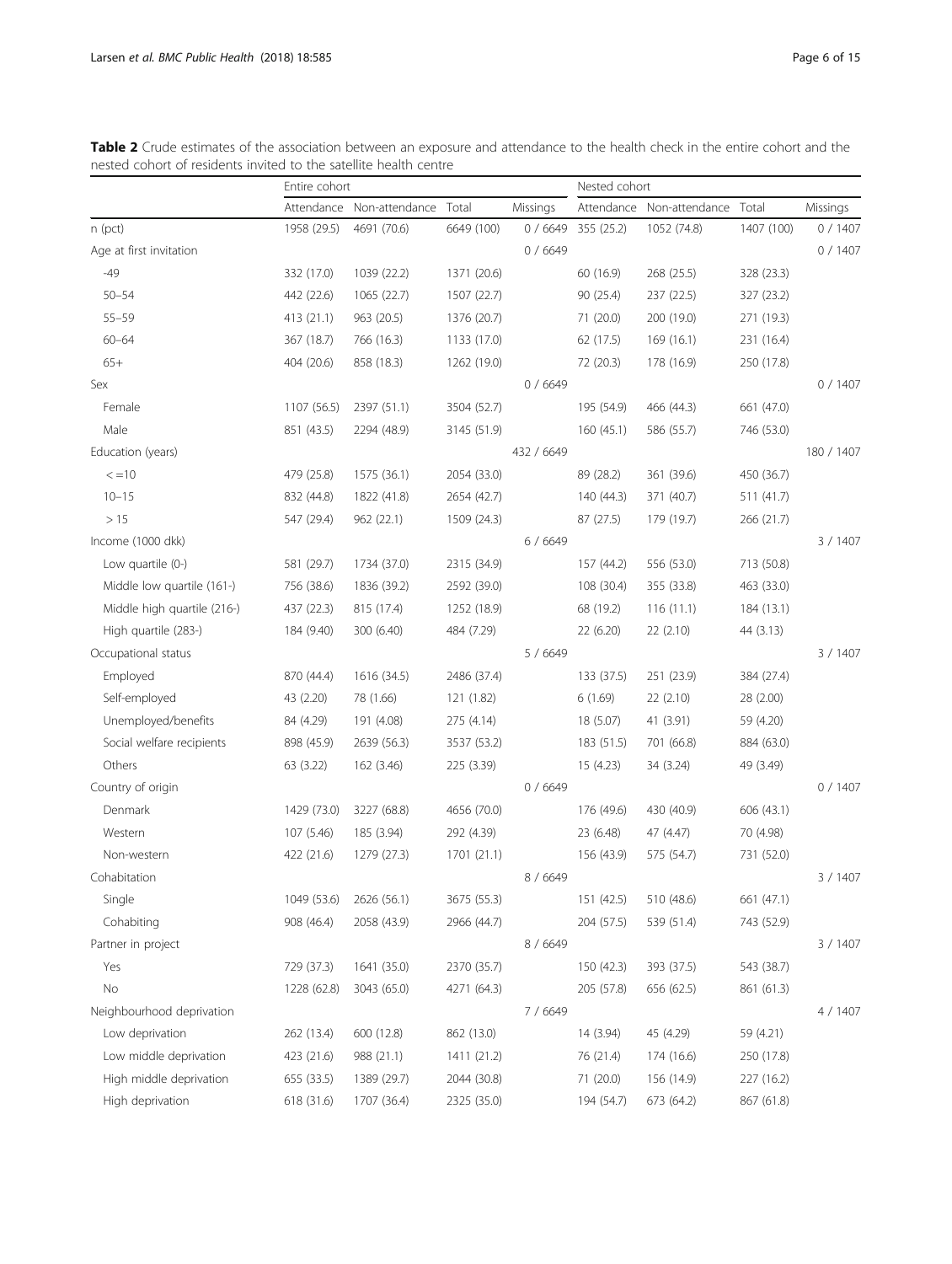|                                    | Entire cohort |                |             |          | Nested cohort |                |             |          |
|------------------------------------|---------------|----------------|-------------|----------|---------------|----------------|-------------|----------|
|                                    | Attendance    | Non-attendance | Total       | Missings | Attendance    | Non-attendance | Total       | Missings |
| Medical treatment                  |               |                |             | 0/6649   |               |                |             | 0/1407   |
| Yes                                | 1118 (57.1)   | 2934 (62.6)    | 4052 (60.5) |          | 209 (58.9)    | 644 (61.2)     | 853 (61.3)  |          |
| No                                 | 840 (42.9)    | 1757 (37.5)    | 2597 (39.1) |          | 146(41.1)     | 408 (38.8)     | 554 (39.4)  |          |
| Frequent attenders to GP (top 10%) |               |                |             | 0/6649   |               |                |             | 0/1407   |
| Yes                                | 149 (7.61)    | 415 (8.85)     | 564 (8.48)  |          | 29 (8.17)     | 81 (7.70)      | 110 (7.82)  |          |
| No.                                | 1809 (92.4)   | 4276 (91.2)    | 6085 (91.5) |          | 326 (91.8)    | 971 (92.3)     | 1297 (92.2) |          |
| Preventive consultation at GP      |               |                |             | 0/6649   |               |                |             | 0/1407   |
| Yes                                | 506 (25.8)    | 1271(27.1)     | 1777 (26.7) |          | 95 (26.8)     | 278 (26.4)     | 373 (26.5)  |          |
| No.                                | 1452 (74.2)   | 3420 (72.9)    | 4872 (73.3) |          | 260 (73.2)    | 774 (73.6)     | 1034 (73.5) |          |

Table 2 Crude estimates of the association between an exposure and attendance to the health check in the entire cohort and the nested cohort of residents invited to the satellite health centre (Continued)

over 55 years of age with 11 to 15 years of education, an income above the median, and not in treatment. Among people with less than 10 years of education the uptake among self-employed people was significantly higher than all other occupational categories. Among people with more than 15 years of education the uptake among social welfare recipients was lower than other occupational categories.

## Uptake in the nested cohort

The nested cohort likewise showed higher uptake among women and people of Danish and western origin, though age only differed slightly due to a lower uptake among people under the age of 50 (Table [4\)](#page-9-0). Further, the adjusted analysis shows that people with higher education, who are cohabiting (as opposed to living along), and are being employed rather than unemployed is associated with higher uptake (Table [4\)](#page-9-0). Unlike the analysis of the entire cohort, the analysis of the nested cohort suggests that medical treatment has no impact on uptake. Similarly, income, frequent attendance to GP, registration of a preventive consultation at the GP, and whether your partner was invited to participate indicate no impact on the uptake of health checks.

The CHAID analysis show that occupation was the strongest predictor of attendance to the 'Your Live – Your Health' program in the nested cohort. Self-employed are grouped with those receiving social welfare, and employed with their unemployed counterparts who are on benefits. The results indicate lower attendance among selfemployed and social welfare recipients (Fig. [2\)](#page-10-0).

## **Discussion**

In this study on the patient characteristics of attendees and non-attendees at social housing sector health checks 30% of the overall population attended scheduled health checks. In a nested cohort of people residing in a particularly deprived social housing settlement, 25%

attended. Comparable differences in uptake were seen in a Dutch study on health checks inviting an underserved population using postal invitations [[28](#page-13-0)]. Further, in the overall population, we found an association between the likelihood of taking up an offer of a health check and age, sex, country of origin, educational attainment, cohabitation, occupational status, and past medical treatment. In the nested cohort the association between uptake and medical treatment was non-significant, while the association between uptake and occupation was limited to people who were employed. These results resonate with past evidence on health check attendance [[1\]](#page-13-0). In addition, A CHAID analysis of interaction and homogeneity of the entire cohort demonstrates that education is the strongest predictor of uptake, followed by age, and occupational status. In the nested cohort the strongest predictor was occupational status, followed by age. The CHAID furthermore group occupational status in self-employed and social-welfare recipients or employed and people on unemployment benefits. This grouping was not seen in a comparable study in a neighbouring municipality showing similar uptake among employed and self-employed hand lowest uptake among social welfare recipients [[29\]](#page-13-0) .The grouping of employed and short-term unemployed may be due to the fact that unemployment benefits only lasts 2 years and that these people are formerly employed and likely and to re-enter the labor market within a short time-span. The grouping of the self-employed and people on social welfare is not as obvious but may be due to an unusually low attendance among a small group of self-employed ( $N = 28$ , 2%) of the nested cohort), and not so much that these groups share reasons for non-attendance.

The low uptake of preventive studies and studies in general from residents of deprived settlements and ethnic minorities is well established  $[1, 30]$  $[1, 30]$  $[1, 30]$  $[1, 30]$  $[1, 30]$ . In the 'Your Life – Your Health' program social welfare recipients and people with non-Danish origin represent more than half of the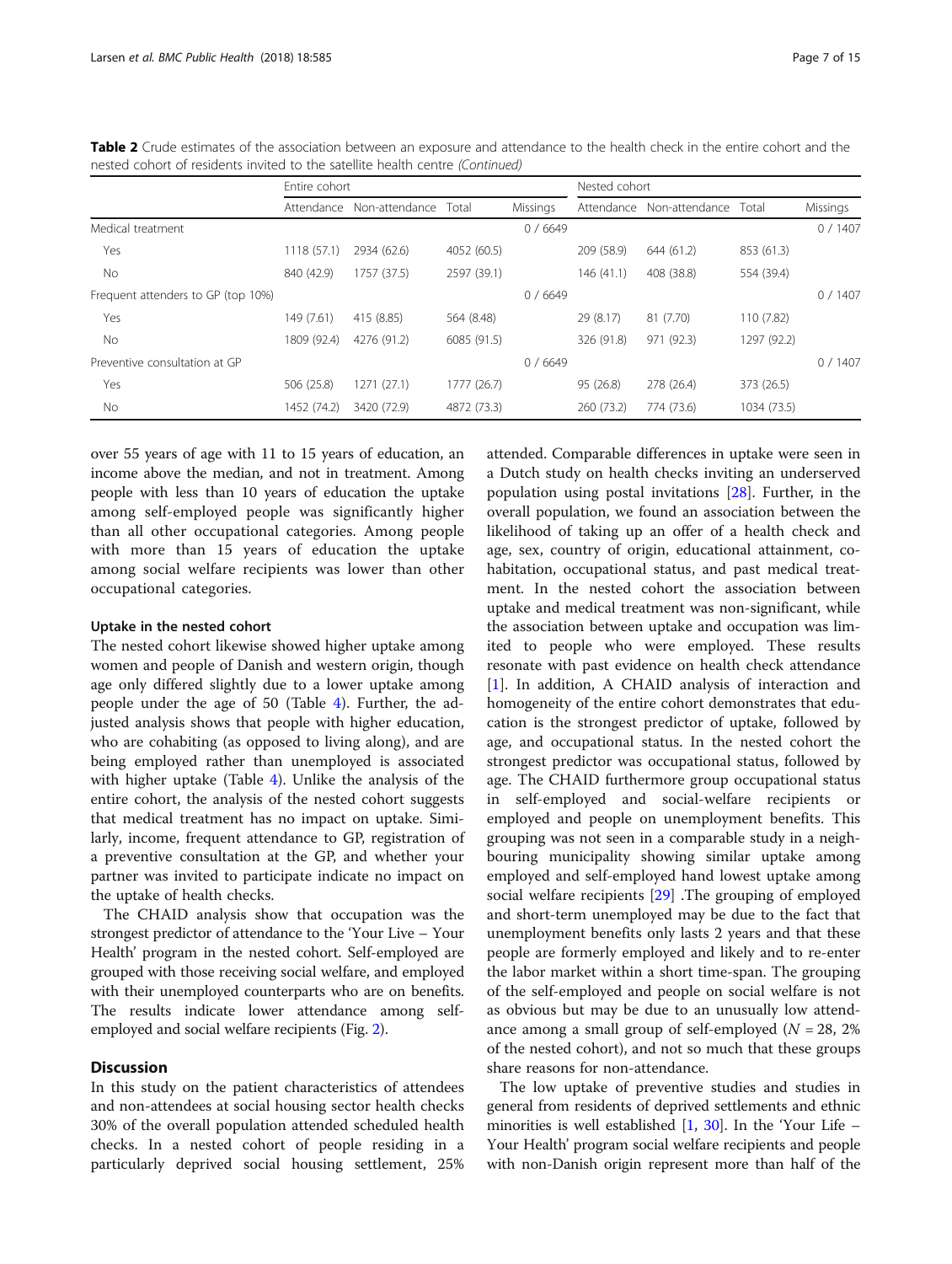|                                      | Model 1 (crude)   |            | Model 2 (adjusted for age and sex) |            | Model 3 (minimal adjustment) |            |
|--------------------------------------|-------------------|------------|------------------------------------|------------|------------------------------|------------|
|                                      | IRR (95% CI)      | $p$ -value |                                    | $p$ -value | IRR (95% CI)                 | $p$ -value |
| Age <sup>a</sup>                     |                   |            |                                    |            |                              |            |
| $-49$                                | $1 (-; -)$        |            | $1 (-; -)$                         |            | $1 (-; -)$                   |            |
| $50 - 54$                            | 1.21 (1.07;1.37)  | 0.002      | 1.21(1.07;1.37)                    | 0.002      | 1.21 (1.07;1.37)             | 0.002      |
| $55 - 59$                            | 1.24 (1.10;1.40)  | 0.001      | 1.24(1.10;1.41)                    | 0.001      | 1.24 (1.10;1.40)             | 0.001      |
| $60 - 64$                            | 1.34(1.18;1.52)   | 0.000      | 1.34(1.18;1.52)                    | 0.000      | 1.34(1.18;1.52)              | 0.000      |
| $65+$                                | 1.32 (1.17;1.50)  | 0.000      | 1.32 (1.17;1.49)                   | 0.000      | 1.32 (1.17;1.50)             | 0.000      |
| Sex <sup>a</sup>                     |                   |            |                                    |            |                              |            |
| Female                               | $1 (-; -)$        |            | $1 (-; -)$                         |            | $1 (-; -)$                   |            |
| Male                                 | 0.86 (0.80;0.92)  | 0.000      | 0.86 (0.79;0.92)                   | 0.000      | 0.86 (0.79;0.92)             | 0.000      |
| Country of Origen <sup>a</sup>       |                   |            |                                    |            |                              |            |
| Denmark                              | $1 (-; -)$        |            | $1 (-; -)$                         |            | $1 (-; -)$                   |            |
| Western                              | 1.20 (1.02;1.40)  | 0.027      | 1.21(1.03;1.41)                    | 0.020      | 1.19 (1.02;1.40)             | 0.027      |
| Non-western                          | 0.81(0.74;0.89)   | 0.000      | 0.85(0.77;0.93)                    | 0.001      | $0.81$ $(0.74;0.89)$         | 0.000      |
| Educationb                           |                   |            |                                    |            |                              |            |
| $\lt = 10$                           | $1 (-; -)$        |            | $1 (-; -)$                         |            | $1 (-; -)$                   |            |
| $10 - 15$                            | 1.34 (1.22;1.48)  | 0.000      | 1.37(1.25;1.51)                    | 0.000      | 1.36 (1.24;1.50)             | 0.000      |
| >15                                  | 1.56 (1.40;1.72)  | 0.000      | 1.57(1.42;1.74)                    | 0.000      | 1.56(1.41;1.73)              | 0.000      |
| Occupational status <sup>c</sup>     |                   |            |                                    |            |                              |            |
| Employed                             | 1.38 (1.28;1.49)  | 0.000      | 1.51 (1.39;1.64)                   | 0.000      | 1.38 (1.26;1.51)             | 0.000      |
| Self-employed                        | 1.40 (1.10;1.79)  | 0.008      | 1.59 (1.25;2.03)                   | 0.000      | 1.46(1.14;1.87)              | 0.003      |
| Unemployed/benefits                  | 1.20 (1.00;1.45)  | 0.053      | 1.38(1.14;1.67)                    | 0.001      | 1.27 (1.04;1.54)             | 0.018      |
| Social welfare recipients            | $1 (-; -)$        |            | $1 (-; -)$                         |            | $1 (-; -)$                   |            |
| Others                               | 1.10(0.89;1.37)   | 0.377      | 1.80 (1.14;2.85)                   | 0.012      | 1.76 (1.09;2.83)             | 0.021      |
| Income <sup>d</sup>                  |                   |            |                                    |            |                              |            |
| Low quartile                         | $1 (-; -)$        |            | $1 (-; -)$                         |            | $1 (-; -)$                   |            |
| Middle low quartile                  | 1.16 (1.06;1.28)  | 0.001      | 1.13 (1.03;1.24)                   | 0.012      | 1.05(0.95;1.17)              | 0.339      |
| Middle high quartile                 | 1.39 (1.25;1.54)  | 0.000      | 1.37(1.23;1.52)                    | 0.000      | 1.10 (0.97;1.25)             | 0.126      |
| High quartile                        | 1.52 (1.33;1.73)  | 0.000      | 1.47 (1.29;1.69)                   | 0.000      | 1.14(0.97;1.33)              | 0.108      |
| Cohabitation <sup>c</sup>            |                   |            |                                    |            |                              |            |
| Single                               | $1 (-; -)$        |            | $1 (-; -)$                         |            | $1 (-; -)$                   |            |
| Cohabiting                           | 1.07 (1.00;1.16)  | 0.066      | 1.09(1.01;1.17)                    | 0.023      | 1.11 (1.03;1.20)             | 0.007      |
| Medical treatment <sup>e</sup>       |                   |            |                                    |            |                              |            |
| Yes                                  | $1 (-; -)$        |            | $1 (-; -)$                         |            | $1 (-; -)$                   |            |
| No                                   | 1.17 (1.09;1.26)  | 0.000      | 1.23(1.14;1.33)                    | 0.000      | 1.22 (1.13;1.32)             | 0.000      |
| Frequent attendance <sup>f</sup>     |                   |            |                                    |            |                              |            |
| Yes                                  | $1 (-; -)$        |            | $1 (-; -)$                         |            | $1 (-; -)$                   |            |
| No                                   | 1.13(0.98;1.30)   | 0.106      | 1.17(1.01;1.35)                    | 0.035      | 0.98(0.84;1.13)              | 0.753      |
| Preventive consultation <sup>9</sup> |                   |            |                                    |            |                              |            |
| Yes                                  | $1 (-; -)$        |            | $1 (-; -)$                         |            | $1 (-; -)$                   |            |
| No                                   | 1.05 (0.96; 1.14) | 0.295      | 1.10 (1.00;1.20)                   | 0.040      | 1.00(0.91;1.10)              | 0.994      |
|                                      |                   |            |                                    |            |                              |            |

<span id="page-7-0"></span>Table 3 Adjusted estimates of the association between an exposure and attendance to the health check in the entire cohort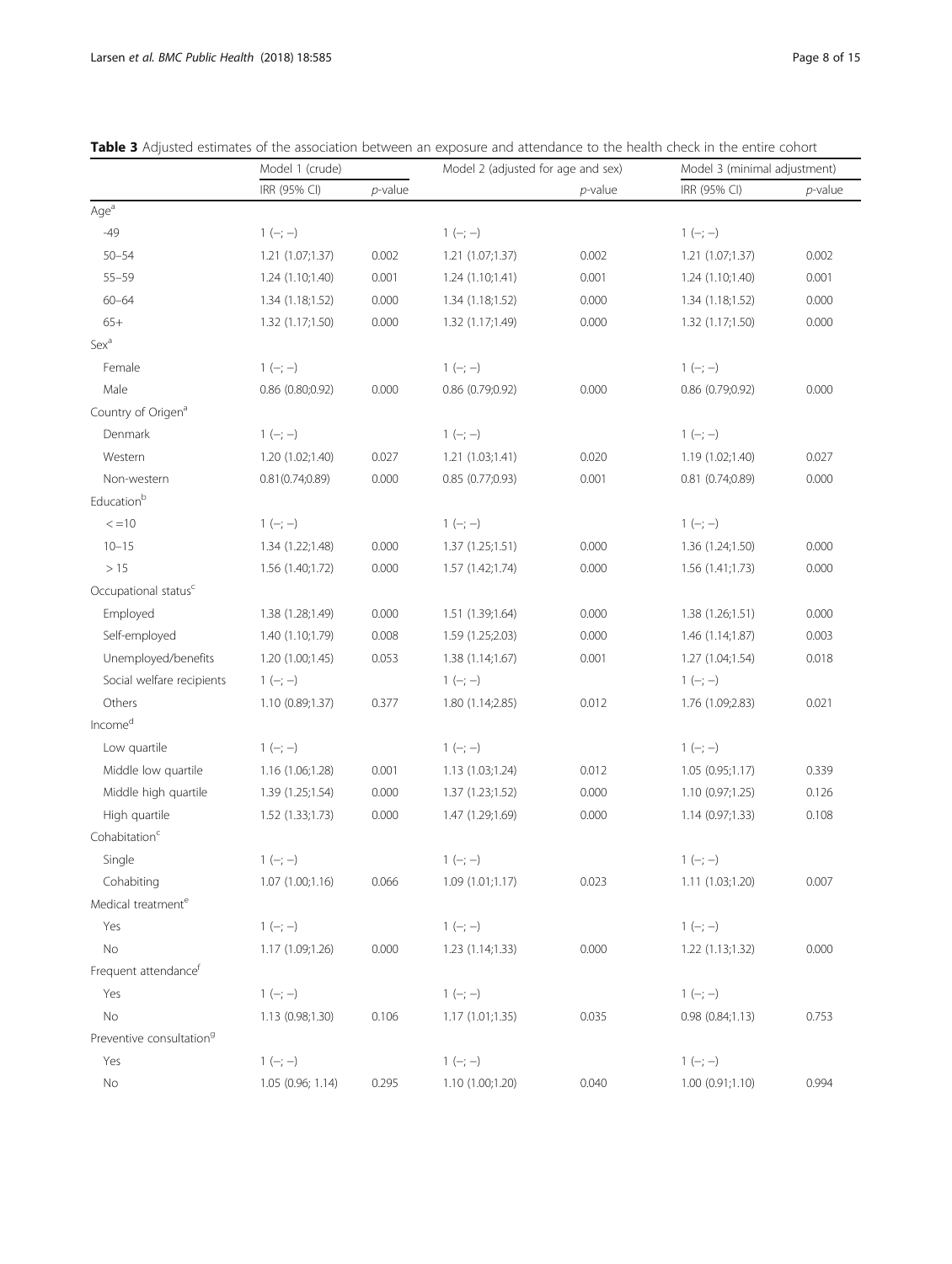| Model 1 (crude) |            |                 | Model 2 (adjusted for age and sex) |                 | Model 3 (minimal adjustment) |  |  |
|-----------------|------------|-----------------|------------------------------------|-----------------|------------------------------|--|--|
| IRR (95% CI)    | $p$ -value |                 | <i>p</i> -value                    | IRR (95% CI)    | $p$ -value                   |  |  |
|                 |            |                 |                                    |                 |                              |  |  |
| $1(-; -)$       |            | $(-; -)$        |                                    | $1(-; -)$       |                              |  |  |
| 0.94(0.87;1.01) | 0.084      | 0.94(0.87;1.01) | 0.096                              | 0.98(0.85;1.12) | 0.732                        |  |  |
|                 |            |                 |                                    |                 |                              |  |  |

<span id="page-8-0"></span>Table 3 Adjusted estimates of the association between an exposure and attendance to the health check in the entire cohort (Continued)

Model 3 adjustments

<sup>a</sup>No adjustments

**b**Age, sex, country of origin

<sup>c</sup>Age, sex, country of origin, education dAge, sex, country of origin, education, occupation

<sup>e</sup>Age f Age, sex, education, occupation, cohabitation

<sup>g</sup>Age, sex, medical treatment, education, country of origin, frequent attendance, income, neighbourhood social deprivation, occupation, cohabitation<br><sup>h</sup>Cohabitation h<sub>Cohabitation</sub>

nested cohort. An evaluation of the Danish national health survey shows that the odds of responding to a health survey is three times higher for people with Danish origin compared to people with non-Danish origin (descendants and immigrants)  $[31]$  $[31]$  $[31]$ . Even though we see a significantly higher attendance rate among people of Danish origin, the CHAID analysis indicates that educational attainment and occupational status, rather than country of origin, are the strongest predictors of attendance. In turn, this suggests that the association between attendance and country of origin may be mediated by educational attainment and occupational status. In light of this, efforts to improve the uptake and eliminate the differences we see between attenders and non-attenders should thus target people with low educational level as well as the unemployed. Studies from The Netherlands and Scotland suggest that a face-

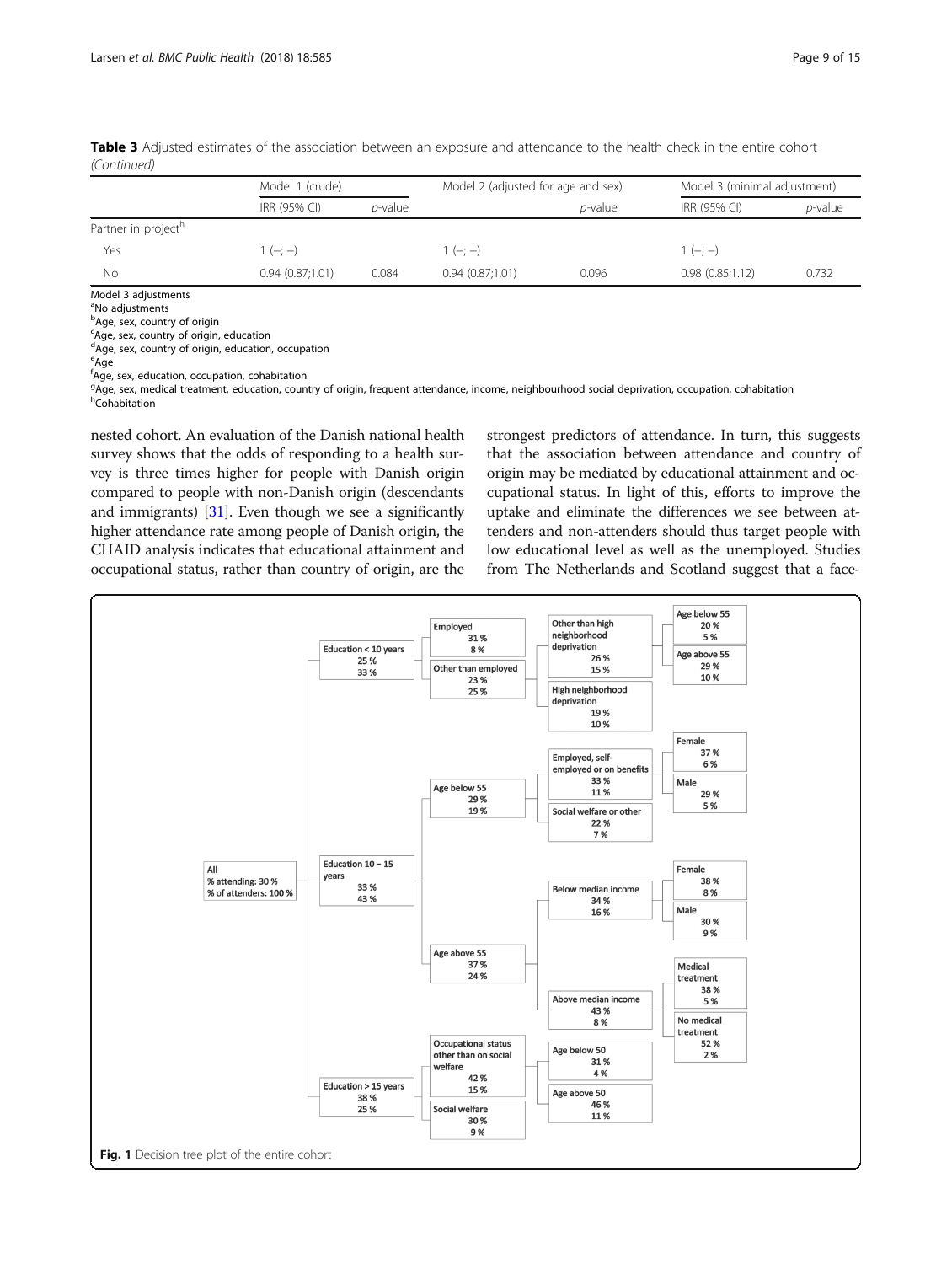|                                      | Model 1 (crude)      |            | Model 2 (adjusted for age and sex) |            | Model 3 (minimal adjustment) |            |
|--------------------------------------|----------------------|------------|------------------------------------|------------|------------------------------|------------|
|                                      | IRR (95% CI)         | $p$ -value | IRR (95% CI)                       | $p$ -value | IRR (95% CI)                 | $p$ -value |
| Age <sup>a</sup>                     |                      |            |                                    |            |                              |            |
| $-49$                                | $1 (-; -)$           |            | $1 (-; -)$                         |            | $1 (-; -)$                   |            |
| $50 - 54$                            | 1.51 (1.13;2.01)     | 0.006      | 1.51 (1.13;2.01)                   | 0.005      | 1.51 (1.13;2.01)             | 0.006      |
| $55 - 59$                            | 1.43 (1.06;1.94)     | 0.020      | 1.44 (1.06;1.94)                   | 0.019      | 1.43 (1.06;1.94)             | 0.020      |
| $60 - 64$                            | 1.47 (1.07;2.01)     | 0.016      | 1.49 (1.09;2.03)                   | 0.012      | 1.47 (1.07;2.01)             | 0.016      |
| $65+$                                | 1.57(1.17;2.13)      | 0.003      | 1.56(1.15;2.11)                    | 0.004      | 1.57(1.17;2.13)              | 0.003      |
| Sex <sup>a</sup>                     |                      |            |                                    |            |                              |            |
| Female                               | $1 (-; -)$           |            | $1 (-; -)$                         |            | $1 (-; -)$                   |            |
| Male                                 | $0.73$ $(0.61;0.87)$ | 0.001      | $0.73$ $(0.61;0.87)$               | 0.001      | 0.73(0.61;0.87)              | 0.001      |
| Country of Origen <sup>a</sup>       |                      |            |                                    |            |                              |            |
| Denmark                              | $1 (-; -)$           |            | $1 (-; -)$                         |            | $1 (-; -)$                   |            |
| Western                              | 1.13 (0.79;1.62)     | 0.499      | 1.14 (0.80;1.64)                   | 0.466      | 1.13 (0.79;1.62)             | 0.499      |
| Non-western                          | 0.74(0.61;0.89)      | 0.001      | $0.77$ $(0.64;0.93)$               | 0.007      | 0.74(0.61;0.89)              | 0.001      |
| Educationb                           |                      |            |                                    |            |                              |            |
| $\lt = 10$                           | $1 (-; -)$           |            | $1 (-; -)$                         |            | $1 (-; -)$                   |            |
| $10 - 15$                            | 1.39 (1.10;1.75)     | 0.006      | 1.47 (1.16;1.85)                   | 0.001      | 1.45(1.15;1.83)              | 0.002      |
| >15                                  | 1.65(1.28;2.13)      | 0.000      | 1.70 (1.32;2.19)                   | 0.000      | 1.67(1.30;2.15)              | 0.000      |
| Occupational status <sup>c</sup>     |                      |            |                                    |            |                              |            |
| Employed                             | 1.67 (1.39;2.02)     | 0.000      | 1.83 (1.51;2.22)                   | 0.000      | 1.67 (1.33;2.09)             | 0.000      |
| Self-employed                        | 1.04(0.50;2.13)      | 0.925      | 1.32 (0.65;2.68)                   | 0.444      | 1.12 (0.53;2.36)             | 0.766      |
| Unemployed/benefits                  | 1.47 (0.98;2.12)     | 0.061      | 1.66 (1.09;2.53)                   | 0.019      | 1.33 (0.82;2.15)             | 0.247      |
| Social welfare recipients            | $1 (-; -)$           |            | $1 (-; -)$                         |            | $1 (-; -)$                   |            |
| Others                               | 1.48 (0.95;2.30)     | 0.082      | 1.69 (1.10;2.60)                   | 0.017      | 1.65 (1.04;2.63)             | 0.035      |
| $\mathsf{Income}^\mathsf{d}$         |                      |            |                                    |            |                              |            |
| Low quartile                         | $1 (-; -)$           |            | $1 (-; -)$                         |            | $1 (-; -)$                   |            |
| Middle low quartile                  | 1.06 (0.85;1.31)     | 0.600      | 1.01 (0.81;1.25)                   | 0.959      | 0.87(0.67;1.11)              | 0.262      |
| Middle high quartile                 | 1.68 (1.33;2.12)     | 0.000      | 1.62 (1.29;2.05)                   | 0.000      | 1.12 (0.82;1.52)             | 0.494      |
| High quartile                        | 2.27 (1.64;3.15)     | 0.000      | 2.11 (1.51;2.95)                   | 0.000      | 1.41 (0.94;2.10)             | 0.095      |
| Cohabitation <sup>c</sup>            |                      |            |                                    |            |                              |            |
| Single                               | $1 (-; -)$           |            | $1 (-; -)$                         |            | $1 (-; -)$                   |            |
| Cohabiting                           | 1.20 (1.00;1.44)     | 0.048      | 1.25 (1.04;1.49)                   | 0.017      | 1.30 (1.07;1.57)             | 0.007      |
| Medical treatment <sup>e</sup>       |                      |            |                                    |            |                              |            |
| Yes                                  | $1 (-; -)$           |            | $1 (-; -)$                         |            | $1 (-; -)$                   |            |
| No                                   | 1.08 (0.90;1.29)     | 0.434      | 1.16 (0.96;1.39)                   | 0.121      | 1.20 (0.99;1.45)             | 0.069      |
| Frequent attendance <sup>f</sup>     |                      |            |                                    |            |                              |            |
| Yes                                  | $1 (-; -)$           |            | $1 (-; -)$                         |            | $1 (-; -)$                   |            |
| No                                   | 0.95 (0.69;1.32)     | 0.774      | 1.04(0.75;1.44)                    | 0.829      | 0.75(0.53;1.06)              | 0.106      |
| Preventive consultation <sup>9</sup> |                      |            |                                    |            |                              |            |
| Yes                                  | $1 (-; -)$           |            | $1 (-; -)$                         |            | $1 (-; -)$                   |            |
| No                                   | 0.99(0.81;1.21)      | 0.902      | 1.06(0.87;1.31)                    | 0.556      | 0.98 (0.79;1.22)             | 0.885      |
|                                      |                      |            |                                    |            |                              |            |

<span id="page-9-0"></span>

| Table 4 Adjusted estimates of the association between an exposure and attendance to the health check in the nested cohort of |  |  |  |  |
|------------------------------------------------------------------------------------------------------------------------------|--|--|--|--|
| residents invited to the satellite health centre                                                                             |  |  |  |  |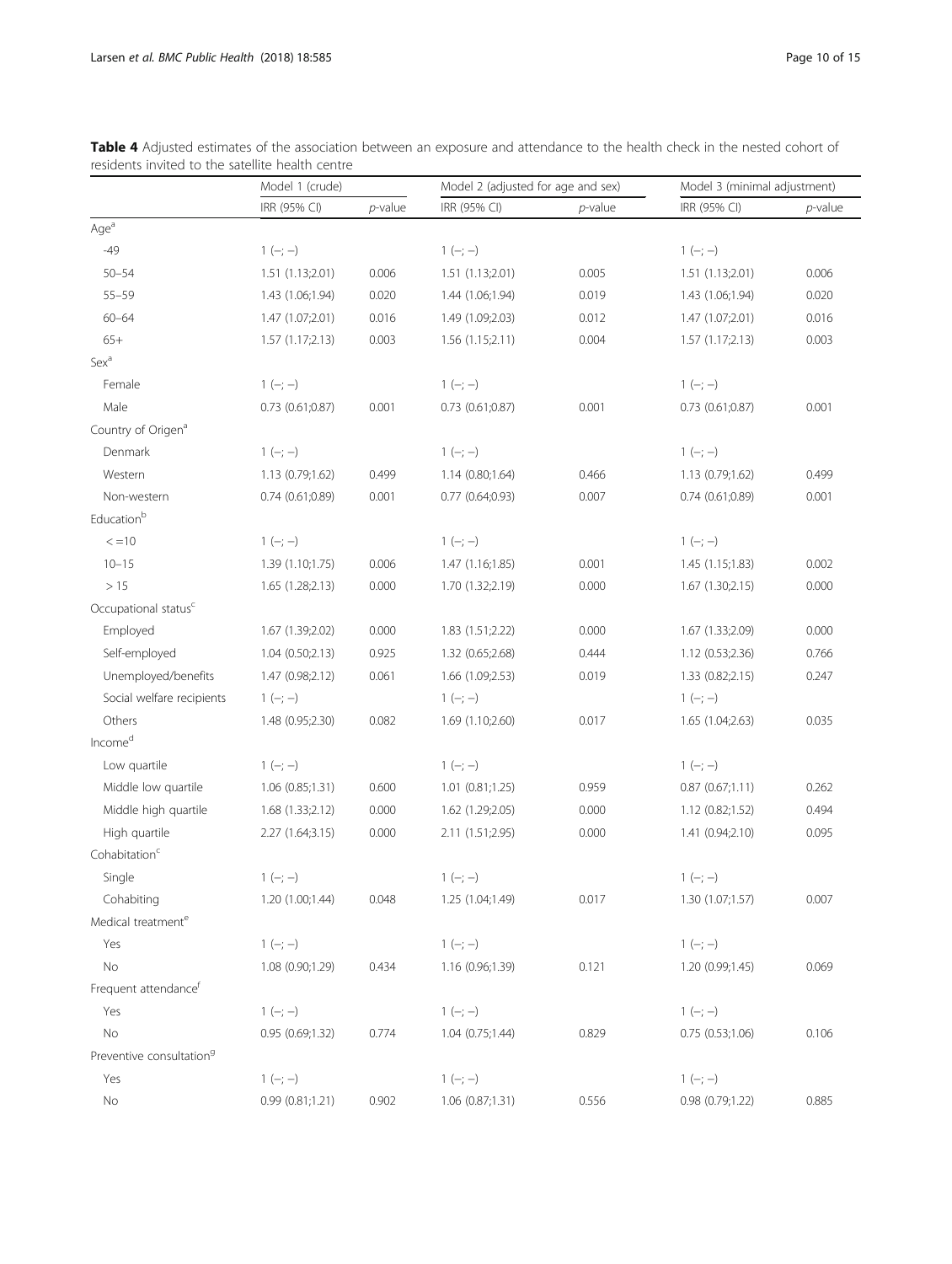|                                 | Model 1 (crude)      |                 |                 | Model 2 (adjusted for age and sex) | Model 3 (minimal adjustment) |            |  |
|---------------------------------|----------------------|-----------------|-----------------|------------------------------------|------------------------------|------------|--|
|                                 | IRR (95% CI)         | <i>p</i> -value | IRR (95% CI)    | $p$ -value                         | IRR (95% CI)                 | $p$ -value |  |
| Partner in project <sup>h</sup> |                      |                 |                 |                                    |                              |            |  |
| Yes                             | $(-; -)$             |                 | $1(-; -)$       |                                    | $1(-; -)$                    |            |  |
| Νo                              | $0.86$ $(0.72;1.03)$ | 0.108           | 0.89(0.74;1.06) | 0.192                              | 0.98(0.75;1.28)              | 0.866      |  |
| .                               |                      |                 |                 |                                    |                              |            |  |

<span id="page-10-0"></span>Table 4 Adjusted estimates of the association between an exposure and attendance to the health check in the nested cohort of residents invited to the satellite health centre (Continued)

Model 3 adjustments

<sup>a</sup>No adjustments

**b**Age, sex, country of origin

<sup>c</sup>Age, sex, country of origin, education dAge, sex, country of origin, education, occupation

<sup>e</sup>Age f Age, sex, education, occupation, cohabitation

<sup>g</sup>Age, sex, medical treatment, education, country of origin, frequent attendance, income, neighbourhood social deprivation, occupation, cohabitation<br><sup>h</sup>Cohabitation h<sub>Cohabitation</sub>

to-face community-based approach, engaging peers and community leaders in outreach work can increase the attendance at health checks in socially deprived settlements [[32](#page-13-0), [33\]](#page-13-0).

# Targeted approach or mass screening

Two main assumptions underpin the simulation comparing the effects of targeted versus mass screening in Scotland: 1) The uptake of the two approaches is equal, and 2) a targeted approach will reach a higher proportion of people at risk (not the worried well or people already in treatment) the higher the social deprivation of the area [[12](#page-13-0)].

The veracity of the first assumption of at least comparable uptake of mass screening and targeting socially deprived areas, is brought into question by the five-point

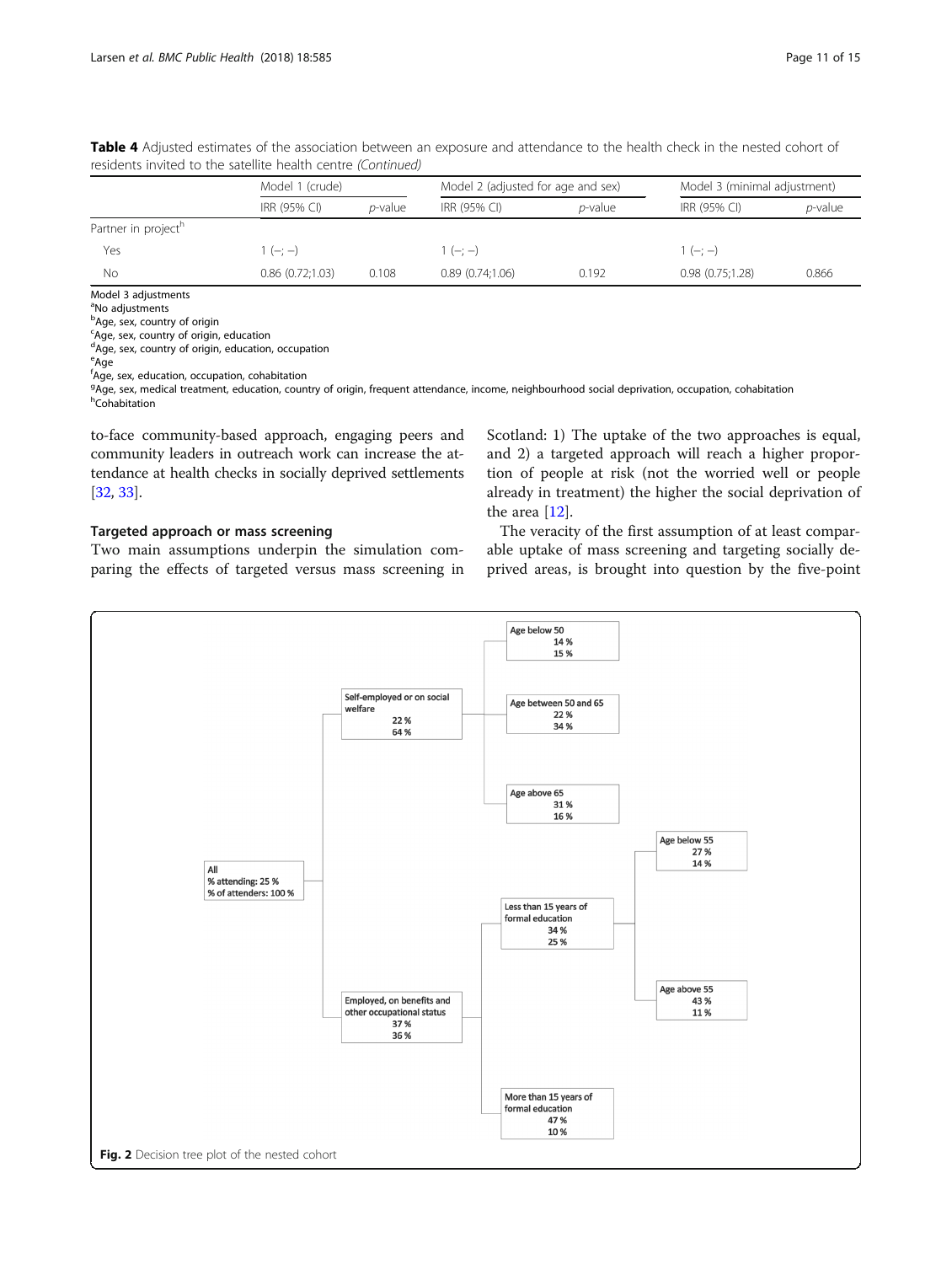discrepancy (30 and 25%) in uptake of the 'Your Life – Your Health' program. A similar study in a neighbouring municipality to Aarhus aimed at the general population had an overall uptake of 55%, but only 37% in people with low income and low educational level [\[29\]](#page-13-0). The simulation from Scotland shows a NNS of 16 in mass screening to identify one individual at high risk for CVD and six in targeted screening in socially deprived areas – in other words, a NNS that is 2.7 times lower when targeting socially deprived areas than any mass screening of the general population [[12\]](#page-13-0). An uptake of 30 and 25% in the social housing sector in general and in a particularly socially derived settlement respectively, equals an attendance rate of between 81% and 67 in the general population of people residing in the social housing sector in general and in a socially deprived settlement when taking the proportion of people at-risk into consideration. Even though these figures favor the targeted approach used in the 'Your Life – Your Health' program they should be interpreted with caution as the reported attendance rate does not take into account potential confounding variables. These may include differences in context and characteristics of attendees and nonattendees in the two programs. A meta-analysis of the attendance rates in the two programs may be necessary to ascertain whether the targeted approach is more effective than mass screening regardless of varying NNSs.

The second assumption is that the program targets the at-risk population. A Dutch study on cardiovascular screening in general practice in a low socio-economic area suggested that the majority of people in this particular area could be classified as being at risk. Specifically, 60% of men and women above age 50 and 55, respectively, were not prescribed medication for hypertension or hypercholesterolemia despite a SCORE risk greater than 5% [[34\]](#page-13-0). Using a broader definition of medical treatment, 40 and 39% in the entire cohort and the nested cohort, respectively, were not prescribed medical treatment. Further, people who were prescribed medical treatment were significantly less likely to attend a health check in the entire cohort of the 'Your Life – Your Health' program. In contrast we see no association between being prescribed medical treatment and attendance in the nested cohort. Thus, it would seem that the uptake of the 'Your Life – Your Health' program was comparable for people who had not been prescribed medical treatment and people who had. With the available information we are not able to see whether the program reaches people at risk, that is, attenders not being prescribed medicine with e.g. a SCORE above 5%, compared to the worried well, that is, attenders with e.g. a SCORE below 5% and a healthy lifestyle. In the 'Your Life – Your Health' program, increased attendance at health checks was associated with high income, high educational attainment, and employment, with the latter two variables representing the strongest predictors of attendance. Even though the settlements included in the 'Your Life – Your Health' program are more deprived and comprise a population that differs from the general population (Table [1](#page-2-0)), more health data on the attendees is required to establish whether attendees belong to the at-risk population or the worried well.

A third assumption not mentioned in the simulation from Scotland relates to the idea that an intervention should reach people who are not only at risk but who would not otherwise consult for cardiovascular screening (compliers). If the intervention merely taps populations of people who consult for cardiovascular screening both as part of usual care and when provided the opportunity through an intervention as the one described here (always-users), any effect will likely be negligible as these individuals are already relatively vigilant in attending health checks. In other words, an intervention that fails to reach compliers will in all likelihood contribute little or nothing to population health beyond that of standard care  $[35]$  $[35]$ . In the 'Your Life – Your Health' program being registered with an administrative code for a preventive consultation at the GP, or with attendance frequency at the GP had no impact on attendance. Of the two variables, being registered with an administrative code for a preventive consultation at the GP is probably the best proxy for a health check. The code indicates consultations specifically designed for encouraging behavior change or preventive medical treatment. The downside of the administrative code for a preventive consultation is that it is used to denote both primary and secondary prevention. Thus, the mere presence of this administrative code in a patient file, says nothing about whether the patient is at risk of disease, or if he/she is already ill. In light of this, data on biomarkers such as bloodpressure, cholesterol, or blood-sugar levels are required to establish whether intervention effects will be due to the fact, that the intervention reaches compliers and not always-users.

## Strengths and limitations

The main strengths of the present study are the high validity of the registries from Statistics Denmark and the random sampling of a complete cohort of residents from the social housing sector in the municipality of Aarhus [\[17](#page-13-0)]. The registries on income and occupational status, and the prescription registry is of very high quality with few missings and as such not prone to information bias [[19,](#page-13-0) [20,](#page-13-0) [22\]](#page-13-0). The relatively large proportion of missing data on educational attainment is most likely due to yet-to-be-registered information on immigrants [[21](#page-13-0)]. Nonetheless, missing data could possibly lead to information bias in the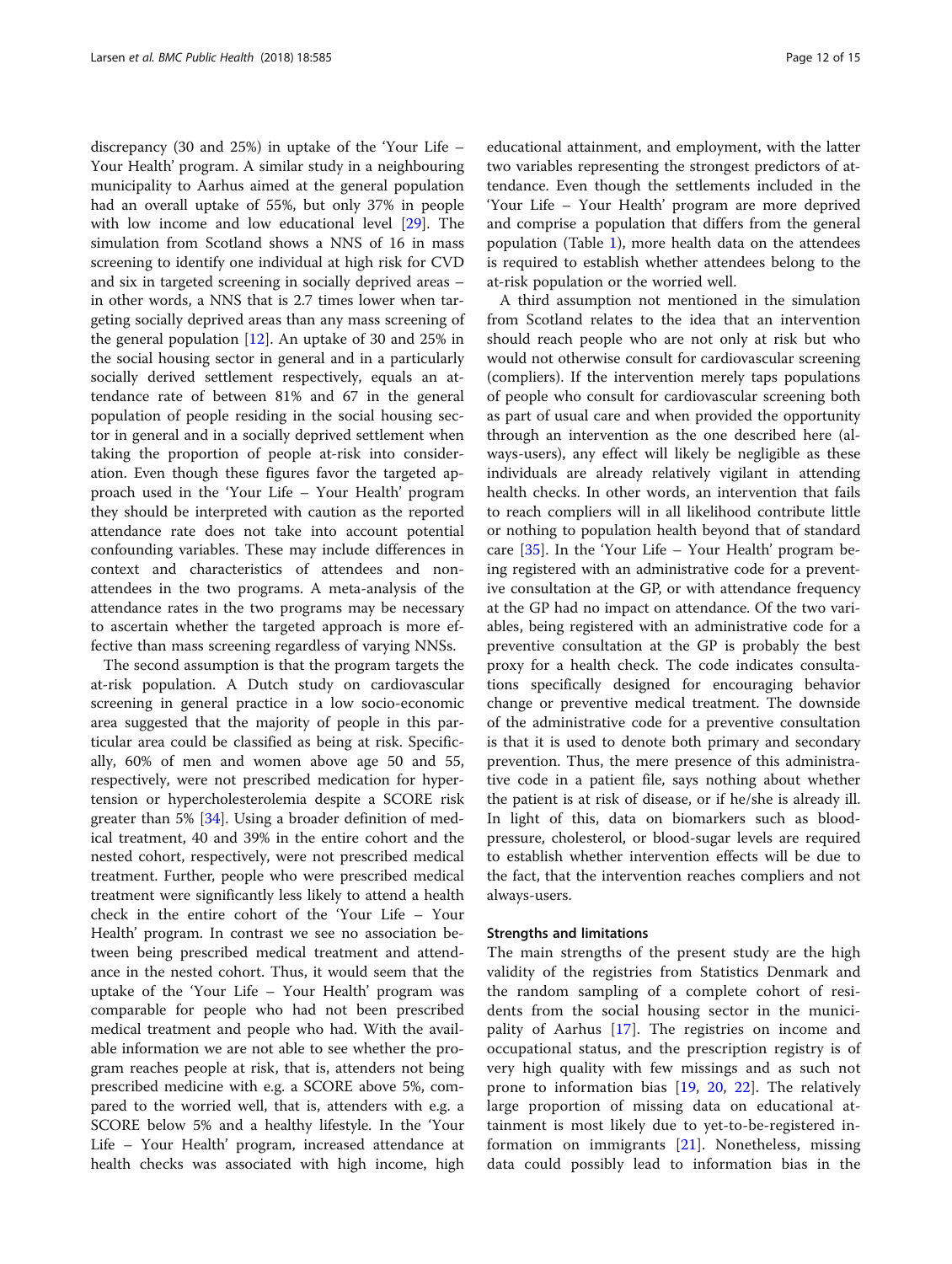<span id="page-12-0"></span>association between educational attainment and attendance. This, however, does not seem to be the case (Additional file 2). Administrative codes from the primary care sector have not been scrutinized in validation studies and may be prone to misclassification [[18\]](#page-13-0). Contacts such as the 0101 code are registered using a personal health insurance card and is most likely both complete and valid. Contrary, service codes such as 0120 are registered by the GP in addition to each consultation and should be used with care, as they may be prone to misclassification. An evaluation of the administrative code for preventive consultations show large differences between GPs in the use of the code [[36](#page-14-0)].

Another strength is the combination of DAG and CHAID analyses to establish a both theory-driven and data-driven analytical approach. DAGs establishes associations based on theoretical understanding of predictors of uptake of health checks while CHAIDs pinpoints the strongest predictors of attendance based on the available data.

The reliability of the analyses may have been slightly offset by possible residual confounding due to a complex causal model and unavailability of a number of exposures. The causal model is rather complex with a large number of exposures and causal paths. This may give rise to residual confounding due to incorrect causal paths and unavailability of certain confounders - for instance, information on health-risk behaviors, and cognitive variables such as health beliefs, and health literacy. Some of the exposures included in the present analyses – such as age, sex, country of origin, and educational attainment – are time-independent, early-in-life exposures with a rather straightforward analysis. Others, such as occupational status, income, cohabitation, medical treatment, and health-seeking behavior are time-dependent and challenged by reverse causation, collider bias, and residual confounding. However, most of the time-dependant variables are fairly stable over time, limiting challenges with reverse causation. Though some collider stratification bias and residual confounding is likely, the effects of these biases are negligent due to the strong predictive value of educational attainment, occupational status and age as demonstrated in the CHAID analysis.

A final limitation to the study is the high proportion of people of non-Danish origin and the information leaflet and questionnaire being available in Danish only. Firstly, even though the invitation was provided in four other languages than Danish, the Danish-only information leaflet and questionnaire may have had a significant impact on the overall attendance to the health checks. Secondly, even though the consent to use the data from the health check for research purposes was placed at the very end of the questionnaire, someone with poor reading and writing skills, and no help from a peer, could have provided consent without a proper understanding of what they consented to. The same might have been the case when the questionnaire was filled-in at the health centre together with a native Danish speaking health professional without the presence of an authorized interpreter.

## Conclusion

Attendance in the 'Your Life – Your Health' program was generally low and even lower in a sub-group living in an exceptionally deprived social housing area. Attendance was higher among people of a higher socio-economic status, females, people of Danish origin and increased with age. Education was the strongest predictor of attendance in the 'Your Life – Your Health' program. In an exceptionally deprived social housing area occupation was the strongest predictor. Attendance showed no association with income. These findings should be taken into consideration when analysing and interpreting the overall study effects. Moreover, the results suggest that a targeted approach in the social housing sector could be more effective than a mass screening approach. However, more information is required to make such assertion definitive.

# Additional files

[Additional file 1:](https://doi.org/10.1186/s12889-018-5506-6) Direct Acyclic Graph (DAC) of determinants of attendance to health checks. (PDF 432 kb)

[Additional file 2:](https://doi.org/10.1186/s12889-018-5506-6) Analysis of the impact of missings in the association between attendance and the variable educational attainment. (PDF 42 kb)

#### Abbreviations

ATC: Anatomical Therapeutic Chemical Classification System; CHAID: Chi-squared automatic interaction detection; COPD: Chronic obstructive pulmonary disease; CVD: Cardiovascular disease; DAG: Direct acyclic graph; GP: General practitioner; IRR: Incidence rate ratio; NHS: National Health Services; NNS: Numbers needed to screen; OECD: Organisation for Economic Co-operation; OR: Odds ratio; SES: Socio-economic status; T2DM: Type-2 Diabetes Mellitus; UNESCO: United Nations Educational, Scientific and Cultural Organisation

#### Acknowledgements

The authors like to thank Niels Henrik Bruun, Statistician at the research Unit of General Practice at Aarhus University, for valuable contributions to the statistical analysis of the patient data and Jane Nautrup Østergaard and Trine Vangsted Møller from the Municipality of Aarhus for their insights into the target population, the specific settings and the implementation of the intervention.

#### Funding

The 'Your Life - Your Health' program was funded by the Municipality of Aarhus, the Central Denmark Region and Aarhus University. Aarhus University, The Municipality of Aarhus and The Central Denmark Region designed the 'Your Life - Your Health' program. The Municipality of Aarhus and Aarhus University collected the data and Aarhus University analysed and interpreted the data.

#### Availability of data and materials

The data that support the findings of this study are available from Statistics Denmark but restrictions apply to the availability of these data, which were used under license for the current study, and so are not publicly available. Data are however available from the authors upon reasonable request and with permission of Statistics Denmark.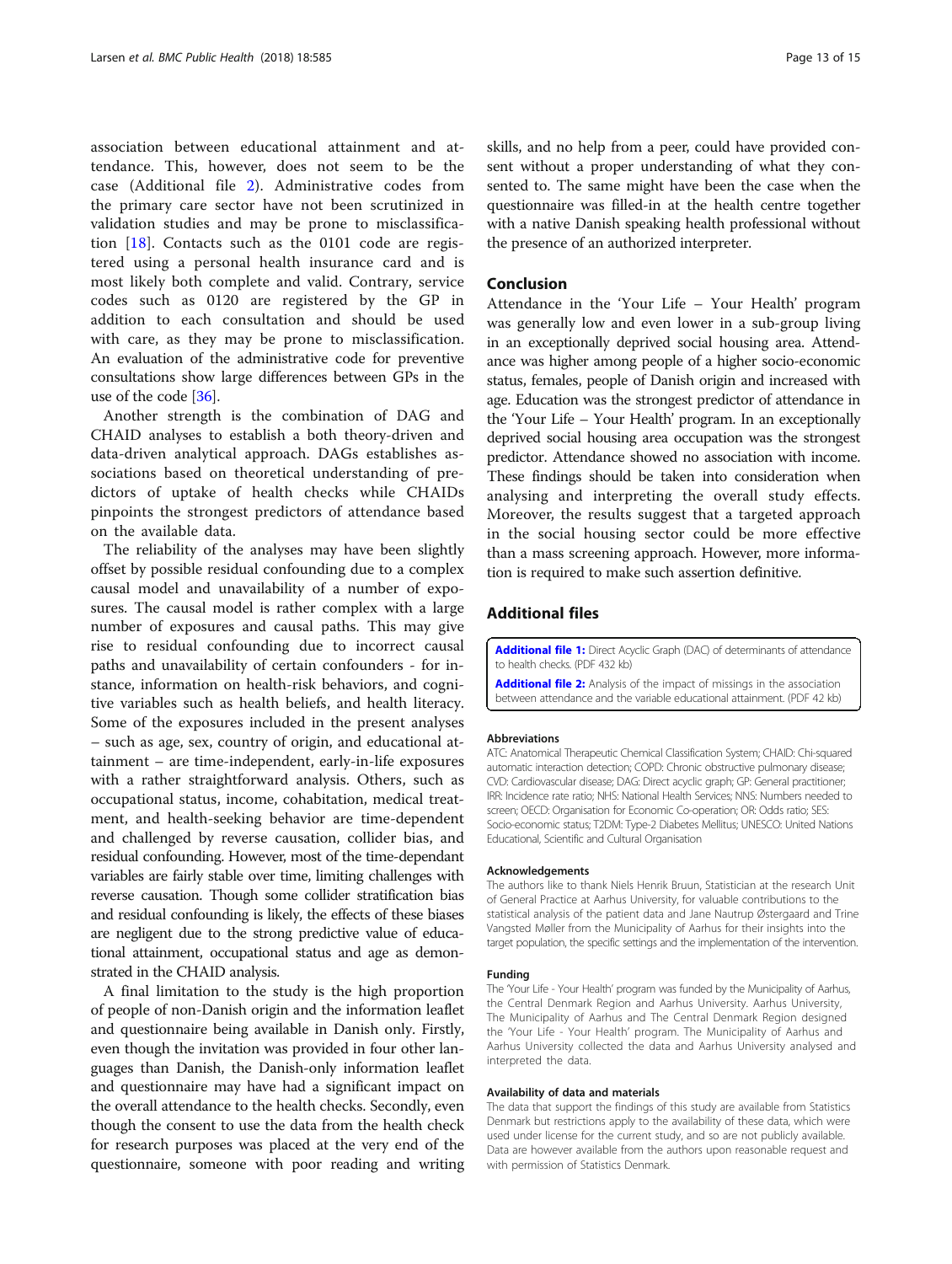## <span id="page-13-0"></span>Authors' contributions

LBL analyzed and interpreted the patient data and was the main contributor to the manuscript. AS, ALB and JLT contributed to the interpretation of patient data and the manuscript. All authors read and approved the final manuscript.

#### Authors' information

AS is primary investigator and ALB is project manager on the research evaluation of 'Your Life – Your Health' program.

## Ethics approval and consent to participate

The project is registered as part of the research projects, covered by the common university notification of the Danish Data Protection Agency (Datatilsynet) on processing personal data, carried out by the university. Danish Data Protection Agency's journal no: 2015-57-0002, Aarhus University's journal no: 62908, serial number 188. According to the Act on Research Ethics Review of Health Research Projects (section 14,2) the 'Your Life – Your Health' program does not need ethical approval from a Research Ethics Board [17]. The study complies with the Helsinki Declaration, with written informed consent to use data for research purposes obtained from participants prior to their health check. Participants were anonymized before linking information on attendance and national registers from Statistics Denmark. Data management and data analysis was performed on secure servers at Statistics Denmark.

#### Competing interests

The authors declare that they have no competing interests.

## Publisher's Note

Springer Nature remains neutral with regard to jurisdictional claims in published maps and institutional affiliations.

#### Author details

<sup>1</sup>Department of Public Health, Research Unit of General Practice, University of Southern Denmark, Odense, Denmark. <sup>2</sup>Department of Public Health, Section of General Practice, Aarhus University, Aarhus, Denmark. <sup>3</sup>The Research Unit for General Practice, Aarhus University, Aarhus, Denmark. 4 Department of Clinical Medicine, Research Unit for General Practice, Aalborg University, Aalborg, Denmark.

## Received: 16 September 2017 Accepted: 25 April 2018 Published online: 02 May 2018

#### References

- 1. Dryden R, Williams B, McCowan C, Themessl-Huber M. What do we know about who does and does not attend general health checks? Findings from a narrative scoping review. BMC Public Health. 2012;12:723.
- 2. Krogsbøll LT, Jørgensen KJ, Grønhøj Larsen C, Gøtzsche PC. General health checks in adults for reducing morbidity and mortality from disease: Cochrane systematic review and meta-analysis. BMJ. 2012;345:e7191.
- 3. Bender AM, Jørgensen T, Helbech B, Linneberg A, Pisinger C. Socioeconomic position and participation in baseline and follow-up visits: the Inter99 study. Eur J Prev Cardiol. 2014;21:899–905.
- 4. Bender AM, Jørgensen T, Pisinger C. Is self-selection the main driver of positive interpretations of general health checks? The Inter99 randomized trial. Prev Med. 2015;81:42–8.
- 5. Bender AMF, Jørgensen T, Pisinger C. Effects of general health checks differ under two different analyses perspectives—the Inter99 randomized study. J Clin Epidemiol. 2016;71:120–2.
- 6. Capewell S, Graham H. Will cardiovascular disease prevention widen health inequalities? PLoS Med. 2010;7:e1000320.
- 7. Piepoli MF, Hoes AW, Agewall S, Albus C, Brotons C, Catapano AL, et al. 2016 European guidelines on cardiovascular disease prevention in clinical practice. Eur Heart J. 2016;37:2315–81.
- Tunstall-Pedoe H, Woodward M. By neglecting deprivation, cardiovascular risk scoring will exacerbate social gradients in disease. Heart. 2006;92:307–10.
- Dalton ARH, Soljak M. The nationwide systematic prevention of cardiovascular disease: the UK's health check programme. J Ambul Care Manage. 2012;35: 206–15.
- 10. Dekker JM, Alssema M, Janssen P, Van der Paardt M, Festen C, Van Oosterhout M, et al. NHG-Standaard Het PreventieConsult module Cardiometabool Risico. Huisarts Wet. 2011;54:138–55.
- 11. Robson J, Dostal I, Sheikh A, Eldridge S, Madurasinghe V, Griffiths C, et al. The NHS Health Check in England: an evaluation of the first 4 years. BMJ Open. 2016;6:e008840. [cited 2016 Mar 28]. Available from: [http://www.ncbi.](http://www.ncbi.nlm.nih.gov/pmc/articles/PMC4735215/) [nlm.nih.gov/pmc/articles/PMC4735215/](http://www.ncbi.nlm.nih.gov/pmc/articles/PMC4735215/)
- 12. Lawson KD, Fenwick E a L, ACH P, Pell JP. Comparison of mass and targeted screening strategies for cardiovascular risk: simulation of the effectiveness, cost-effectiveness and coverage using a cross-sectional survey of 3921 people. Heart Br Card Soc. 2010;96:208–12.
- 13. Pedersen CB. The Danish civil registration system. Scand J Public Health. 2011;39:22–5.
- 14. Kass GV. An exploratory technique for investigating large quantities of categorical data. J R Stat Soc Ser C Appl Stat. 1980;29:119–27.
- 15. Shrier I, Platt RW. Reducing bias through directed acyclic graphs. BMC Med Res Methodol. 2008;8:70.
- 16. Andersen RM. Revisiting the behavioral model and access to medical care: does it matter? J Health Soc Behav. 1995;36:1–10.
- 17. Thygesen LC, Daasnes C, Thaulow I, Brønnum-Hansen H. Introduction to Danish (nationwide) registers on health and social issues: structure, access, legislation, and archiving. Scand J Public Health. 2011;39:12–6.
- 18. Andersen JS, Olivarius NDF, Krasnik A. The Danish National Health Service Register. Scand J Public Health. 2011;39:34–7.
- Petersson F, Baadsgaard M, Thygesen LC. Danish registers on personal labour market affiliation. Scand J Public Health. 2011;39:95–8.
- 20. Baadsgaard M, Quitzau J. Danish registers on personal income and transfer payments. Scand J Public Health. 2011;39:103–5.
- 21. Jensen VM, Rasmussen AW. Danish education registers. Scand J Public Health. 2011;39:91–4.
- 22. Pottegård A, Schmidt SAJ, Wallach-Kildemoes H, Sørensen HT, Hallas J, Schmidt M. Data resource profile: the Danish National Prescription Registry. Int J Epidemiol. 2017;46(3):798-798f.
- 23. International Standard Classification of Education, ICSED 2011. UNESCO Institute for statistics; 2012. p. 1–88. Available from: [http://www.uis.unesco.org.](http://www.uis.unesco.org) Accessed 30 Apr 2018.
- 24. What are the equivalence scales. OECD Project on Income Distribution and Poverty; Available from: [http://www.oecd.org/els/soc/OECD-Note-](http://www.oecd.org/els/soc/OECD-Note-EquivalenceScales.pdf)[EquivalenceScales.pdf](http://www.oecd.org/els/soc/OECD-Note-EquivalenceScales.pdf). Accessed 30 Apr 2018.
- 25. Jørgensen JT, Andersen JS, Tjønneland A, Andersen ZJ. Determinants of frequent attendance in Danish general practice: a cohort-based cross-sectional study. BMC Fam Pract. 2016;17:9.
- 26. Vedsted P, Christensen MB. Frequent attenders in general practice care: a literature review with special reference to methodological considerations. Public Health. 2005;119:118–37.
- 27. Bender AM, Kawachi I, Jørgensen T, Pisinger C. Neighborhood deprivation is strongly associated with participation in a population-based health check. PLoS One. 2015;10:e0129819.
- 28. Groenenberg I, Crone MR, van Dijk S, Ben Meftah J, Middelkoop BJC, Assendelft WJJ, et al. Response and participation of underserved populations after a three-step invitation strategy for a cardiometabolic health check. BMC Public Health. 2015;15:854.
- 29. Bjerregaard A-L, Maindal HT, Bruun NH, Sandbæk A. Patterns of attendance to health checks in a municipality setting: the Danish 'Check Your Health Preventive Program'. Prev Med Rep. 2017;5:175–82.
- 30. Yancey AK, Ortega AN, Kumanyika SK. Effective recruitment and retention of minority research participants. Annu Rev Public Health. 2006;27:1–28.
- 31. Ahlmark N, Algren MH, Holmberg T, Norredam ML, Nielsen SS, Blom AB, et al. Survey nonresponse among ethnic minorities in a national health survey – a mixed-method study of participation, barriers, and potentials. Ethn Health. 2015;20:611–32.
- 32. Harkins C, Shaw R, Gillies M, Sloan H, Macintyre K, Scoular A, et al. Overcoming barriers to engaging socio-economically disadvantaged populations in CHD primary prevention: a qualitative study. BMC Public Health. 2010;10:391.
- 33. Groenenberg I, Crone MR, van Dijk S, Ben Meftah J, Middelkoop BJC, Assendelft WJJ, et al. Determinants of participation in a cardiometabolic health check among underserved groups. Prev Med Rep. 2016;4:33–43.
- 34. Tiessen AH, Smit AJ, Zevenhuizen S, Spithoven EM, der Meer KV. Cardiovascular screening in general practice in a low SES area. BMC Fam Pract. 2012;13:117.